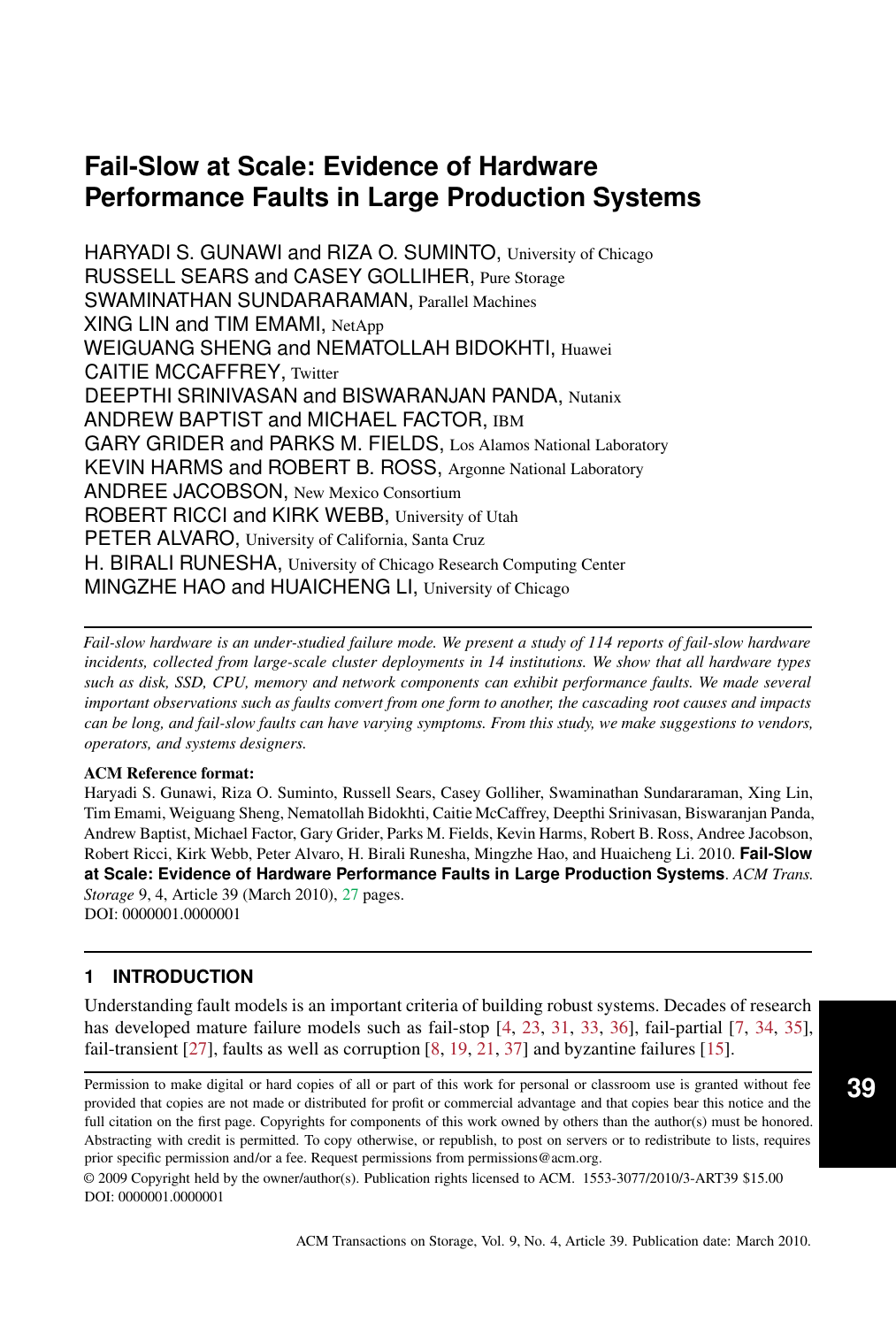#### Important Findings and Observations

<span id="page-1-0"></span>[§3.1](#page-3-0) Varying root causes: Fail-slow hardware can be induced by internal causes such as firmware bugs or device errors/wear-outs as well as external factors such as configuration, environment, temperature, and power issues.

[§3.2](#page-4-0) Faults convert from one form to another: Fail-stop, -partial, and -transient faults can convert to fail-slow faults (*e.g.*, the overhead of frequent error masking of corrupt data can lead to performance degradation).

[§3.3](#page-4-1) Varying symptoms: Fail-slow behavior can exhibit a permanent slowdown, transient slowdown (up-and-down performance), partial slowdown (degradation of sub-components), and transient stop (*e.g.*, occasional reboots).

[§3.4](#page-7-0) A long chain of root causes: Fail-slow hardware can be induced by a long chain of causes (*e.g.*, a fan stopped working, making other fans run at maximal speeds, causing heavy vibration that degraded the disk performance).

[§3.4](#page-7-0) Cascading impacts: A fail-slow hardware can collapse the entire cluster performance; for example, a degraded NIC made many jobs lock task slots/containers in healthy machines, hence new jobs cannot find enough free slots.

[§3.5](#page-8-0) Rare but deadly (long time to detect): It can take hours to months to pinpoint and isolate a fail-slow hardware due to many reasons (*e.g.*, no full-stack visibility, environment conditions, cascading root causes and impacts).

#### **Suggestions**

[§6.1](#page-15-0) To vendors: When error masking becomes more frequent (*e.g.*, due to increasing internal faults), more explicit signals should be thrown, rather than running with a high overhead. Devicelevel performance statistics should be collected and reported (*e.g.*, via S.M.A.R.T) to facilitate further studies.

[§6.2](#page-18-0) To operators: 32% root causes are external factors, thus troubleshooting fail-slow hardware must be done online. Due to the cascading root causes and impacts, full-stack monitoring is needed. Fail-slow root causes and impacts exhibit some correlation, thus statistical correlation techniques may be useful (with full-stack monitoring).

[§6.3](#page-19-0) To systems designers: While software systems are effective in handling fail-stop (binary) model, more research is needed to tolerate fail-slow (non-binary) behavior. System architects, designers and developers can fault-inject their systems with all the root causes reported in this paper to evaluate the robustness of their systems.

Table 1. Summary of our findings and suggestions. *The findings and suggestions above are labeled with numbers of sections in which they will be discussed.*

This paper highlights an under-studied "new" failure type: *fail-slow hardware*, hardware that is still running and functional but in a degraded mode, slower than its expected performance. We found that all major hardware components can exhibit fail-slow faults. For example, disk throughput can drop by three orders of magnitude to 100 KB/s due to vibration, SSD operations can stall for seconds due to firmware bugs, memory cards can degrade to 25% of normal speed due to loose NVDIMM connection, CPUs can unexpectedly run in 50% speed due to lack of power, and finally network card performance can collapse to Kbps level due to buffer corruption and retransmission.

While fail-slow hardware arguably did not surface frequently in the past, today, as systems are deployed at scale, along with many intricacies of large-scale operational conditions, the probability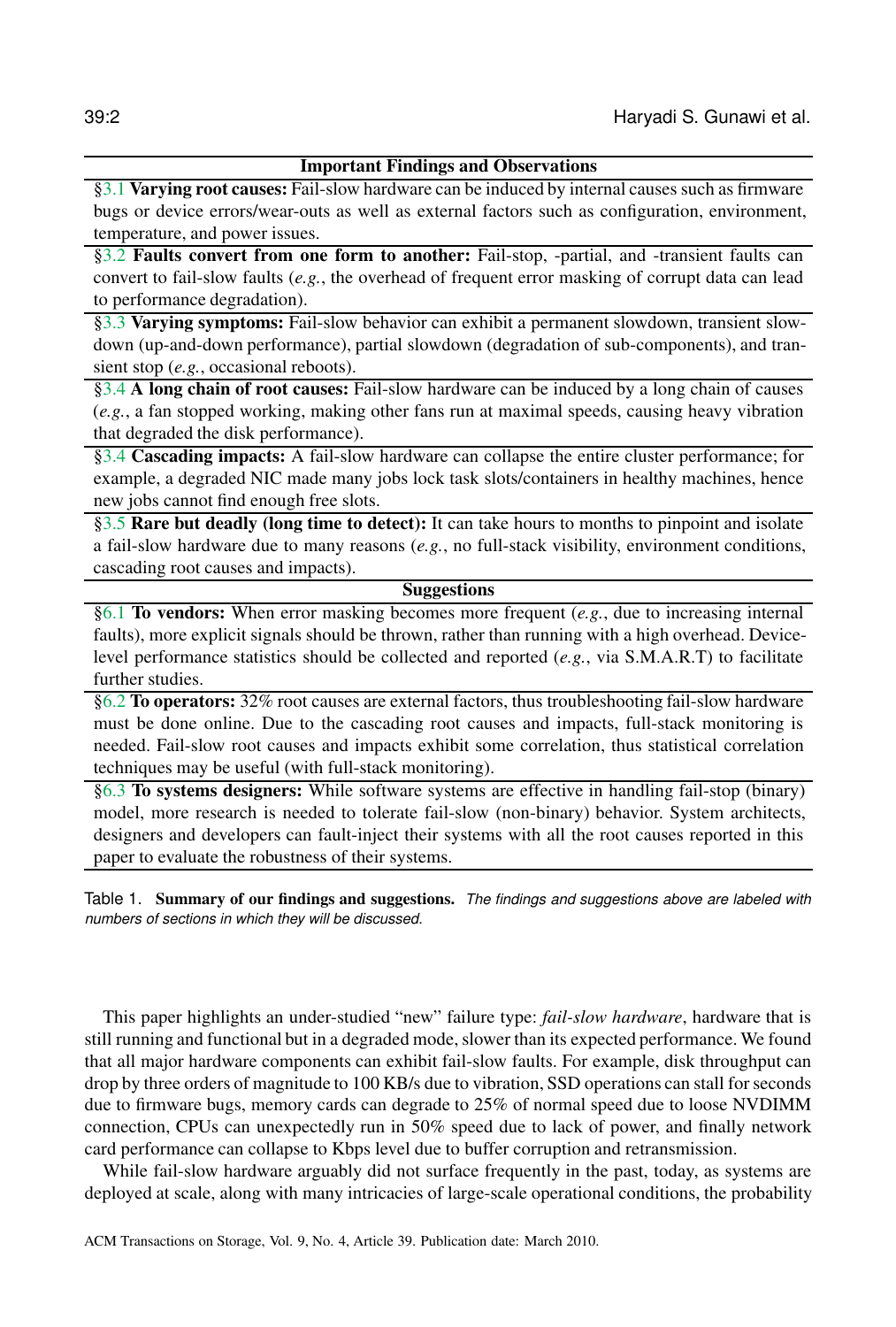<span id="page-2-0"></span>

| <b>Institution</b> | #Nodes  | <b>Institution</b> | #Nodes  |
|--------------------|---------|--------------------|---------|
| Company 1          | >10,000 | Univ. A            | 300     |
| Company 2          | 150     | Univ. B            | >100    |
| Company 3          | 100     | Univ. C            | >1,000  |
| Company 4          | >1,000  | Univ. D            | 500     |
| Company 5          | >10,000 | Nat'l Labs X       | >1,000  |
| Company 6          | >10,000 | Nat'l Labs Y       | >10,000 |
| Company 7          | >10,000 | Nat'l Labs Z       | >10,000 |

Table 2. Operational scale. *The table above shows the operational scale of the clusters from which the failslow reports originate across all the participating institutions. As the paper title suggests, the larger the operational scale, the higher probability that fail-slow hardware would be observed.*

that a fail-slow hardware incident can occur increases. Furthermore, as hardware technology continues to scale (smaller and more complex), today's hardware development and manufacturing will only exacerbate the problem.

Unfortunately, fail-slow hardware is under-studied. A handful of prior papers already hinted the urgency of this problem; many different terms have been used such as "fail-stutter" [\[5\]](#page-24-6), "gray failure" [\[26](#page-25-8)], and "limp mode" [\[18](#page-24-7), [22,](#page-24-8) [28](#page-25-9)]. However, the discussion was not solely focused on hardware but mixed with software performance faults as well. We counted roughly only 8 stories per paper of fail-slow hardware mentioned in these prior papers, which is probably not sufficient enough to convince the systems community of this urgent problem.

To fill the void of strong evidence of hardware performance faults in the field, we, a group of researchers, engineers, and operators of large-scale datacenter systems across 14 institutions decided to write this "community paper." More specifically, we have collected 114 detailed reports of failslow hardware behaviors including the hardware types, root causes, symptoms, and impacts to highlevel software. To the best of our knowledge, this is the most complete account of fail-slow hardware in production systems reported publicly.

Due to space constraints, we summarize our unique and important findings in Table [1](#page-1-0) and do not repeat them here. The table also depicts the organization of the paper. Specifically, we first provide our high-level observations ([§3\)](#page-3-1), then detail the fail-slow incidents with internal root causes ([§4\)](#page-9-0) as well as external factors ([§5\)](#page-13-0), and finally provide suggestions to vendors, operators, and systems designers ([§6\)](#page-15-1). We hope that our paper will spur more studies and solutions to this problem.

## **2 METHODOLOGY**

114 reports of fail-slow hardware were collected from large-scale cluster deployments in 14 institutions (Table [2\)](#page-2-0). At such scales, it is more likely to witness fail-slow hardware occurrences. The reports were all unformatted text, written by the engineers and operators who still vividly remember the incidents due to the severity of the impacts. The incidents were reported between 2000 and 2018, with only 30 reports predating 2010. Each institution reports a unique set of root causes. For example, although an institution may have seen a corrupt buffer being the root cause that slows down networking hardware (packet loss and retransmission) many times, it is only collected as one report. Thus, a single report can represent multiple instances of the incident. If multiple different institutions report the same root cause, it is counted multiple times. However, the majority of root causes (56%) are unique and only 32% are duplicates More specifically, a duplicated incident is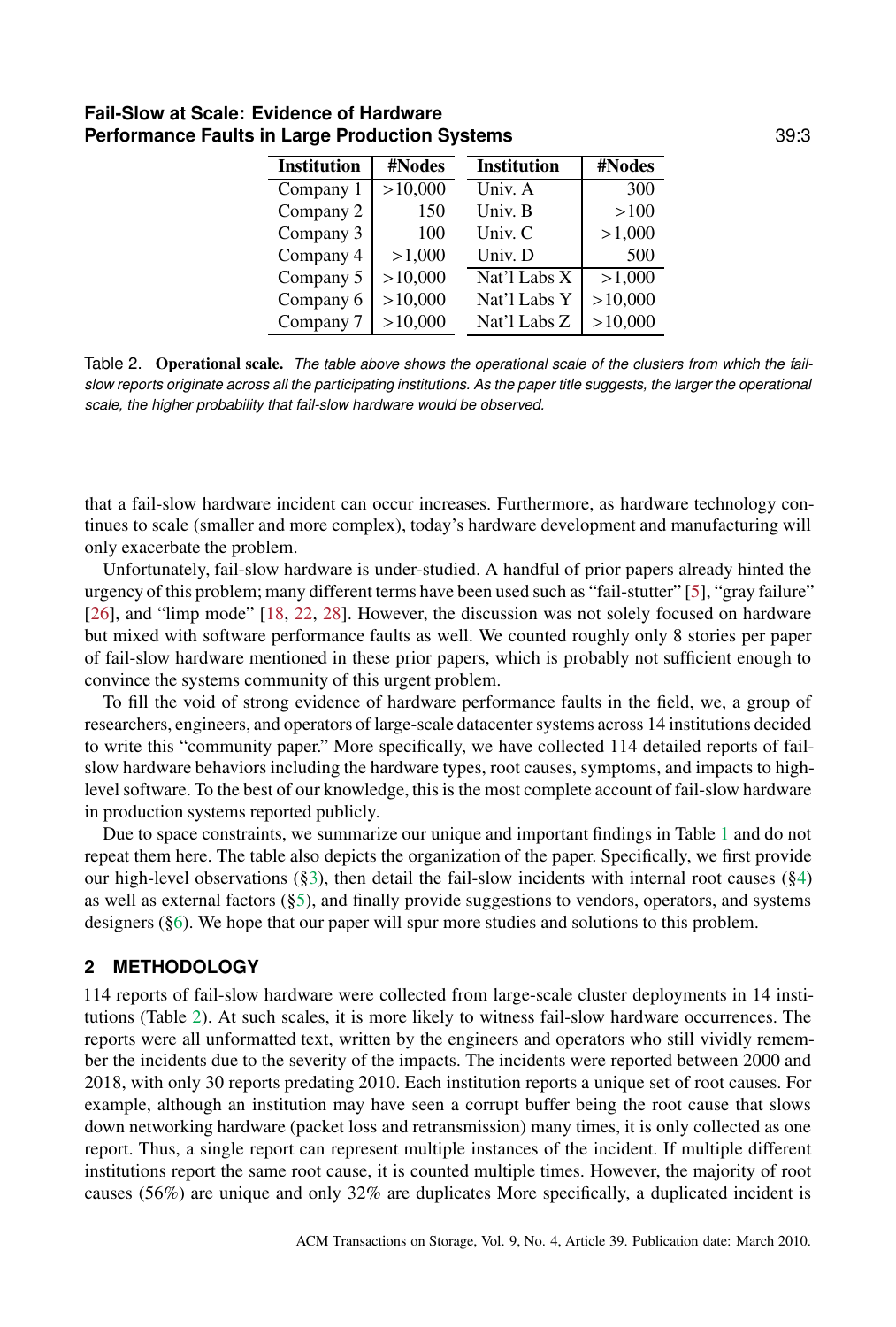<span id="page-3-2"></span>

|             | <b>Hardware types</b> |             |     |            |     |              |
|-------------|-----------------------|-------------|-----|------------|-----|--------------|
| <b>Root</b> | <b>SSD</b>            | <b>Disk</b> | Mem | <b>Net</b> | CPU | <b>Total</b> |
| <b>ERR</b>  | 11                    | 10          | 11  | 10         | 3   | 45           |
| FW          |                       | 3           | 0   | 9          | 2   | 21           |
| TEMP        |                       | 3           | 0   | 2          | 6   | 12           |
| <b>PWR</b>  |                       |             |     | 0          | 6   |              |
| <b>ENV</b>  | 3                     | 5           | 2   | 5          | 5   | 20           |
| CONF        |                       |             | 0   | 5          | 3   | 10           |
| <b>UNK</b>  | 0                     |             |     | 2          | 2   | 9            |
| Total       | 24                    | 26          | 15  | 33         | 27  | 125          |

Table 3. Root causes across hardware types. *The table shows the occurrences of the root causes across hardware types. For example, in the 1st row and column number, there were 11 cases of fail-slow SSD due to internal device errors or wearouts (*ERR*). The table is referenced in Section [3.1.](#page-3-0) The hardware types are SSD, disk, memory ("Mem"), network ("Net"), and processors ("CPU"). The internal root causes are device errors (*ERR*) and firmware issues (*FW*) and the external root causes are temperature (*TEMP*), power (*PWR*), environment (*ENV*), and configuration (*CONF*). Issues that are marked unknown (*UNK*) implies that the operators cannot pinpoint the root cause, but simply replaced the hardware. Note that a report can have multiple root causes (environment and power/temperature issues), thus the total (125) is larger than the 114 reports.*

reported on average by 2.6 institutions; for example, firmware bugs are reported from 5 institutions, driver bugs from 4 institutions, and the remaining issues from 2 institutions.

12% of the reports did not pinpoint a root causes (labeled as "UNK" representing "unknown"). In most of these cases, the operators had a full certainty that the performance of the hardware has degraded (*e.g.*, after some in-office, offline testing). In cases where the hardware warranty has not expired, performing a replacement is easier and cheaper than the cost of debugging.

The raw (partial) dataset can be downloaded on our group website [\[3\]](#page-24-9). The dataset is partial as not all institutions are permitted to release the raw data.

We note that there is no analyzable hardware-level performance logs (more in [§6.1\)](#page-15-0), which prevents large-scale log studies. We strongly believe that there were many more cases that were slipped and unnoticed. Some stories are also not passed around as operators change jobs. We do not include known slowdowns (*e.g.*, random IOs causing slow disks, or GC activities occasionally slowing down SSDs). We only include reports of *unexpected* degradation. For example, unexpected hardware faults that make GC activities work harder is reported.

#### <span id="page-3-1"></span>**3 OBSERVATIONS (TAKE-AWAY POINTS)**

From this study, we made five important high-level findings as summarized in Table [1.](#page-1-0)

#### <span id="page-3-0"></span>**3.1 Varying Root Causes**

Pinpointing the root cause of a fail-slow hardware is a daunting task as it can be induced by a variety of root causes, as shown in Table [3.](#page-3-2) Hardware performance fault can be caused by *internal* root causes from within the device such as *firmware issues* (FW) or *device errors/wear-outs* (ERR), which will be discussed in Section [4.](#page-9-0) However, a perfectly working device can also be degraded by many *external* root causes such as *configuration* (CONF), *environment* (ENV), *temperature* (TEMP), and *power* (PWR) related issues, which will be presented in Section [§5.](#page-13-0) Note that a report can have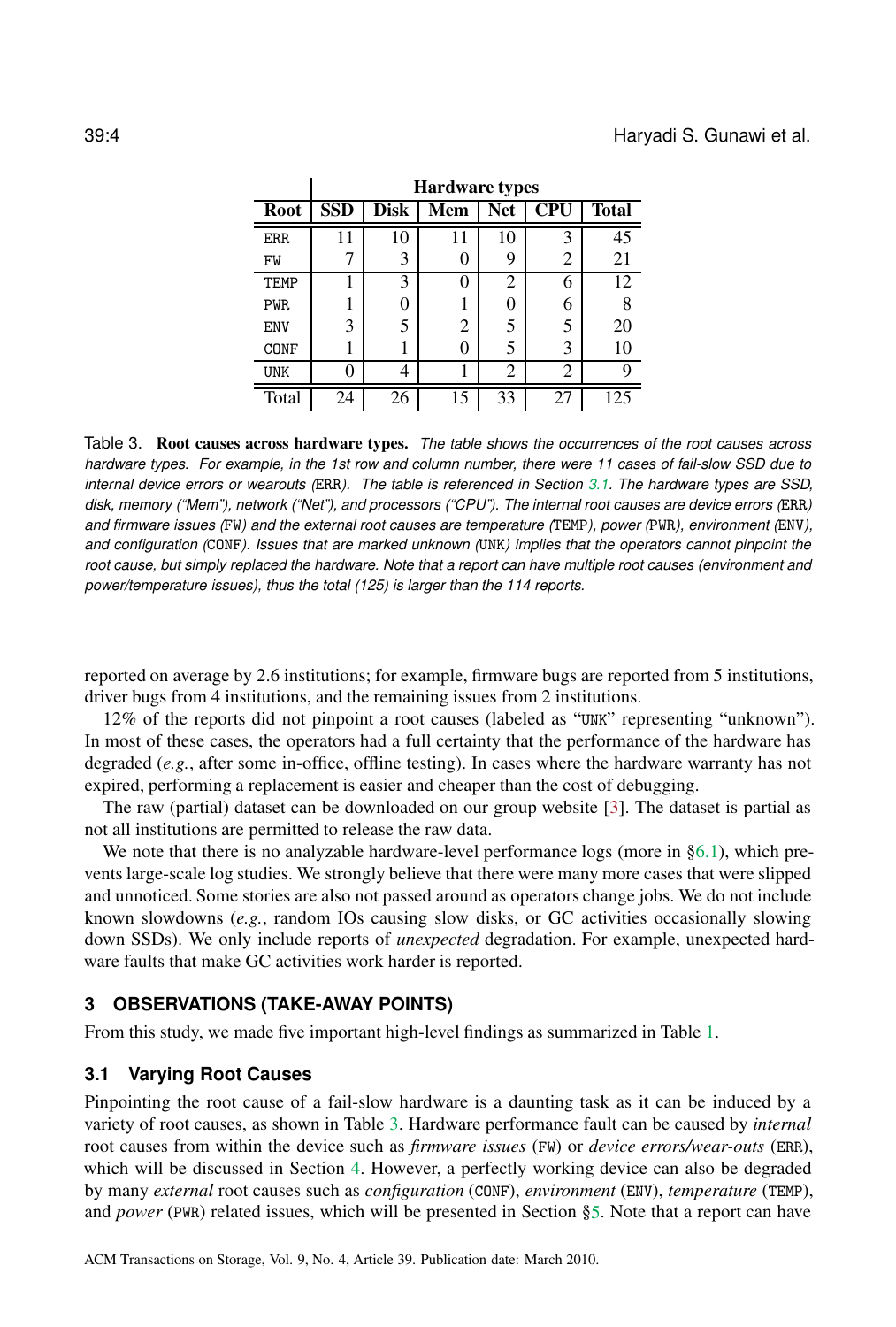multiple root causes (environment and power/temperature issues), thus the total in Table [3](#page-3-2) (112) is larger than the 114 reports.

## <span id="page-4-0"></span>**3.2 Fault Conversions to Fail-Slow**

Different types of faults such as fail-stop, -partial, and -transient can convert to fail-slow faults.

• Fail-stop to fail-slow: As many hardware pieces are connected together, a fail-stop component can make other components exhibit a fail-slow behavior. For example, a dead power supply throttled the CPUs by 50% as the backup supply did not deliver enough power; a single bad disk exhausted the entire RAID card's performance; and a vendor's buggy firmware made a batch of SSDs stop for seconds, disabling the flash cache layer and making the entire storage stack slow. These examples suggest that fail-slow occurrences can be correlated to other fail-stop faults in the system. Furthermore, a robust fail-stop tolerant system should ensure that fail-stop fault does not convert to fail-slow.

• Fail-transient to fail-slow: Besides fail-stop, many kinds of hardware can exhibit fail-transient errors, for example, disks occasionally return IO errors, processors sometimes produce a wrong result, and from time to time memory bits get corrupted. Due to their transient and "rare" nature, firmware/software typically masks these errors from users. A simple mechanism is to *retry* the operation or *repair* the error (*e.g.*, with ECC or parity). However, when the transient failures are recurring much more frequently, *error masking* can be a "*double-edged sword*." That is, because error masking is not a free operation (*e.g.*, retry delays, repair costs), when the errors are not rare, the masking overhead becomes the common case performance.

We observed many cases of fail-transient to fail-slow conversion. For example, a disk firmware triggered frequent "read-after-write" checks in a degraded disk; a machine was deemed nonfunctional due to heavy ECC correction of many DRAM bit-flips we received many reports of DRAM in the field that exhibits high error rates such that the ECC repair latency becomes the common case); a loose PCIe connection made the driver retry IOs multiple times; and many cases of loss/corrupt network packets (between 1-50% rate in our reports) triggered heavy retries that collapsed the network throughput by orders of magnitude.

From the stories above, it is clear that there must be a distinction between rare and frequent failtransient faults. While it is acceptable to mask the former, the latter should be exposed to and not hidden from high-level software stack and monitoring tools.

• Fail-partial to fail-slow: Some hardware can also exhibit fail-partial fault where only some part of the device is unusable (*i.e.*, a partial fail-stop). This kind of failure is typically masked by the firmware/software layer (*e.g.*, with remapping). However, when the scale of partial failure grows, the fault masking brings a negative impact to performance. For example, in one deployment, the available memory size decreased over time increasing the cache miss rate, but did not cause the system to crash; bad chips in SSDs decrease the size of over-provisioned space, triggering more frequent garbage collection; and a more known problem, remapping of a large number of bad sectors can induce more disk seeks. Similar to the fail-transient case above, there must be a distinction of small- vs. large-scale partial faults.

## <span id="page-4-1"></span>**3.3 Varying Fail-Slow Symptoms**

We observed the "many faces" of fail-slow symptoms: permanent, transient, and partial fail-slow and transient fail-stop, as illustrated in Figure [1.](#page-5-0) Table [4](#page-6-0) shows the breakdown of these failure modes across different hardware types. Table [5](#page-6-1) shows the breakdown of these failure modes across different root causes.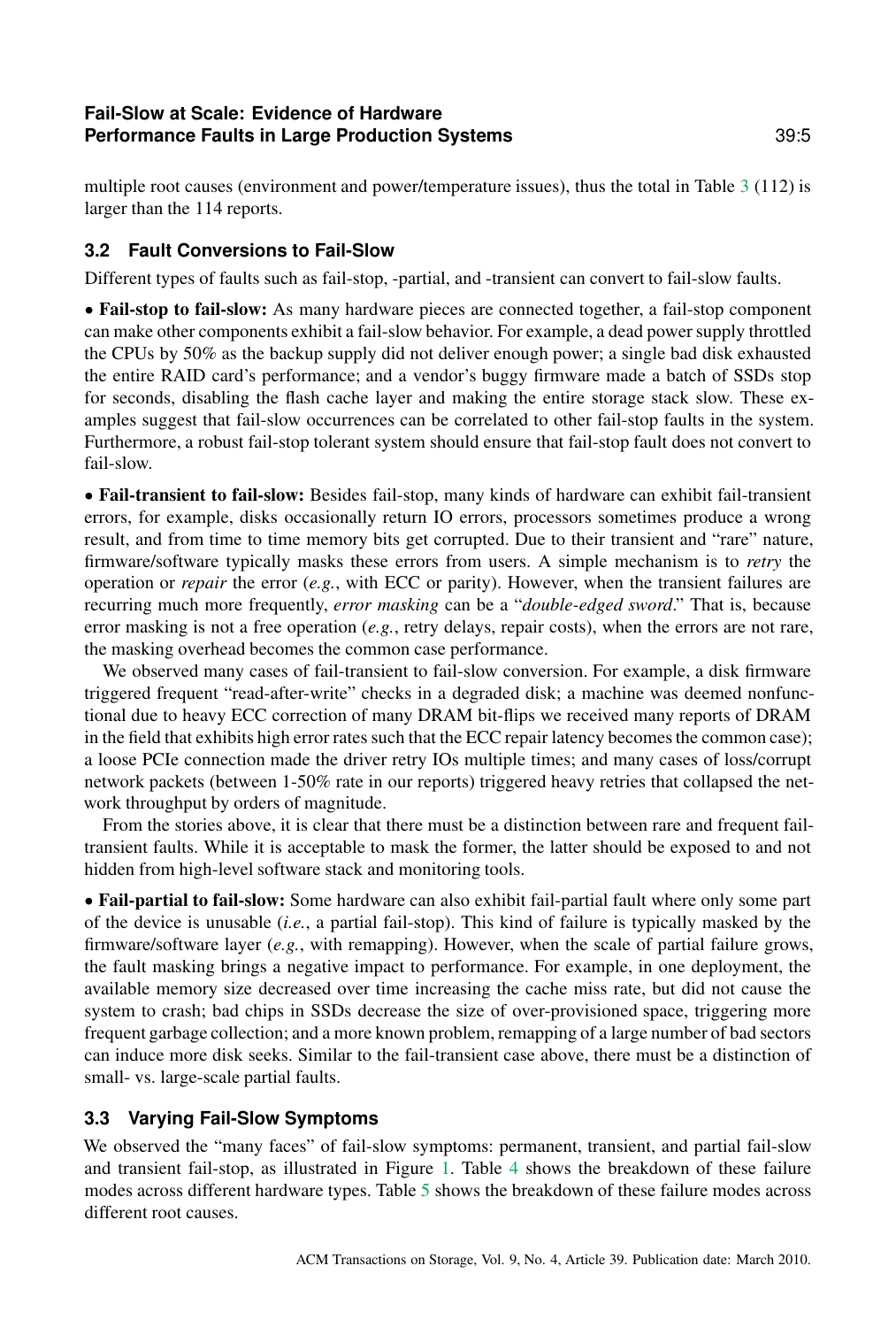<span id="page-5-0"></span>

Fig. 1. Fail-slow symptoms. *The figure shows four types of fail-slow symptom, as discussed in Section [3.3.](#page-4-1) The x-axis represents time and the y-axis represents performance of the device.*

• Permanent slowdown: The first symptom (Figure [1a](#page-5-0)) is a permanent slowdown, wherein the device initially worked normally but then its performance drops and does not return to the normal condition (until the problem is manually fixed). This mode is the simplest among the four models because operators can consistently see the issue. As shown in Table [4,](#page-6-0) this symptom (fortunately) is the most common one.

• Transient slowdown: The second one (Figure [1b](#page-5-0)) is a transient slowdown, wherein the device performance fluctuates between normal condition and significant degradation, which is more difficult to troubleshoot. For example, disk and network performance can degrade when the environment is too cold/hot, but will recover when the temperature is back to normal; occasional vibration when many disks were busy at the same time can reduce disk speed by orders of magnitude; and applications that create a massive load can cause the rack power control to deliver insufficient power to other machines (degrading their performance), but only until the power-hungry applications finish.

• Partial slowdown: The third model (Figure [1c](#page-5-0)) is partial slowdown, where only some parts of the device will exhibit slowdown. In other words, this is the case of partial fail-stop converting to partial slowdown ([§3.2\)](#page-4-0). For example, some parts of memory that are faulty require more ECC checks to be performed; some parts of network router's buffer that are corrupted will only cause the affected packets to be resent; and in one incident, 40% of big packets were lost, while none of small packets were lost. Partial fail-slow model also complicates debugging as some operations experience the slowdown but others (on the same device) are not affected.

• Transient stop: The last one (Figure [1d](#page-5-0)) is the case of transient stop, where the device occasionally reboots itself, thus there are times where the performance degrades to zero. For example, a buggy firmware made the SSDs sometimes "disappears" from RAID controller and later reappears;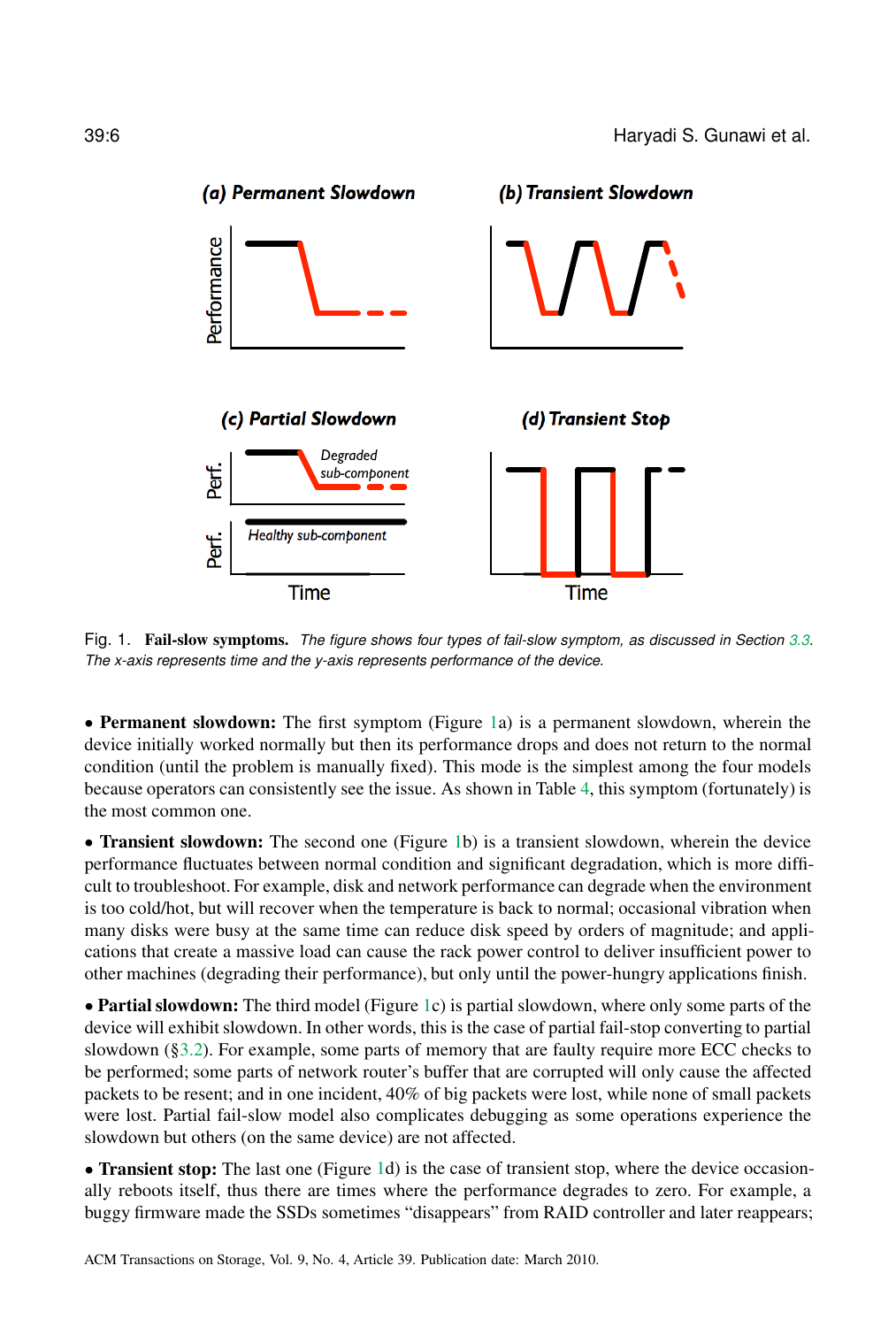<span id="page-6-0"></span>

|                | <b>Symptoms</b> |        |                |          |
|----------------|-----------------|--------|----------------|----------|
| <b>HW Type</b> | Perm.           | Trans. | <b>Partial</b> | Tr. Stop |
| <b>SSD</b>     |                 |        |                |          |
| Disk           | 10              |        | 5              |          |
| Mem            |                 |        |                |          |
| <b>Net</b>     | 25              |        | 5              |          |
| <b>CPU</b>     |                 |        |                |          |

<span id="page-6-1"></span>Table 4. Fail-slow symptoms across hardware types. *The table depicts the occurrences of fail-slow symptoms across hardware types. For example, in the 1st row and column number, there were 8 SSD cases whose slowdown symptom is permanent (that the device performance does not return to normal until after repair). The table is referenced in Section [3.3.](#page-4-1) The four symptoms "Perm.", "Trans.", "Partial", and "Tr. Stop" represent the four symptoms in Figure [1.](#page-5-0)*

|             | <b>Symptoms</b> |                |                |                 |
|-------------|-----------------|----------------|----------------|-----------------|
| <b>Root</b> | Perm.           | Trans.         | <b>Partial</b> | <b>Tr.</b> Stop |
| <b>ERR</b>  | 22              | 8              | 8              |                 |
| FW          | 12              | 3              |                |                 |
| <b>TEMP</b> |                 | 3              |                | 2               |
| <b>PWR</b>  | 3               | $\overline{2}$ |                | $\mathfrak{D}$  |
| <b>ENV</b>  | 12              | 4              | 3              |                 |
| CONF        | 9               |                | 0              |                 |
| <b>UNK</b>  |                 |                |                |                 |

Table 5. Fail-slow symptoms across root causes. *The table depicts the counts of various fail-slow symptoms across various root causes. For example, in the 1st row and column, there were 22 cases where the device slowdown were caused by internal errors/wearouts that cause a permanent slowdown. The table is referenced in Section [3.3.](#page-4-1) The root-cause abbreviations can be found in the caption of Table [3.](#page-3-2) The four symptoms "Perm.", "Trans.", "Partial", and "Tr. Stop" represent the four symptoms in Figure [1.](#page-5-0)*

occasional bit flips in SAS/SCSI commands caused an host bus adapter to reboot repeatedly; and nodes automatically rebooted on thermal throttle (*e.g.*, when the fan firmware did not react quickly).

In one (hilarious) story, in the datacenter, there is a convenient table for staging, and one operator put an office chair adjacent to a storage cluster. The operator liked to rock in the chair, repeatedly popping hotplug drives out of the chassis (a hard correlation to diagnose).

While this paper focuses on hardware, we recorded an incident where the ext4 filesystem treated a specific class of disk error in a way that caused requests to it to get hung rather than succeed or fail. After the file system is remounted or the node is rebooted, the system will run normally but repeat the same problem when the same disk error is received, creating a transient fail-stop behavior.

We also note that a high degree of bit errors will make ECC ineffective in repairs the errors. There were cases where ECC-supported memory returns corrupted data causing the machine to reboot, and the problem repeats. The root cause was still a mystery (*e.g.*, it might have also been caused by a bug in an L2/L3 cache.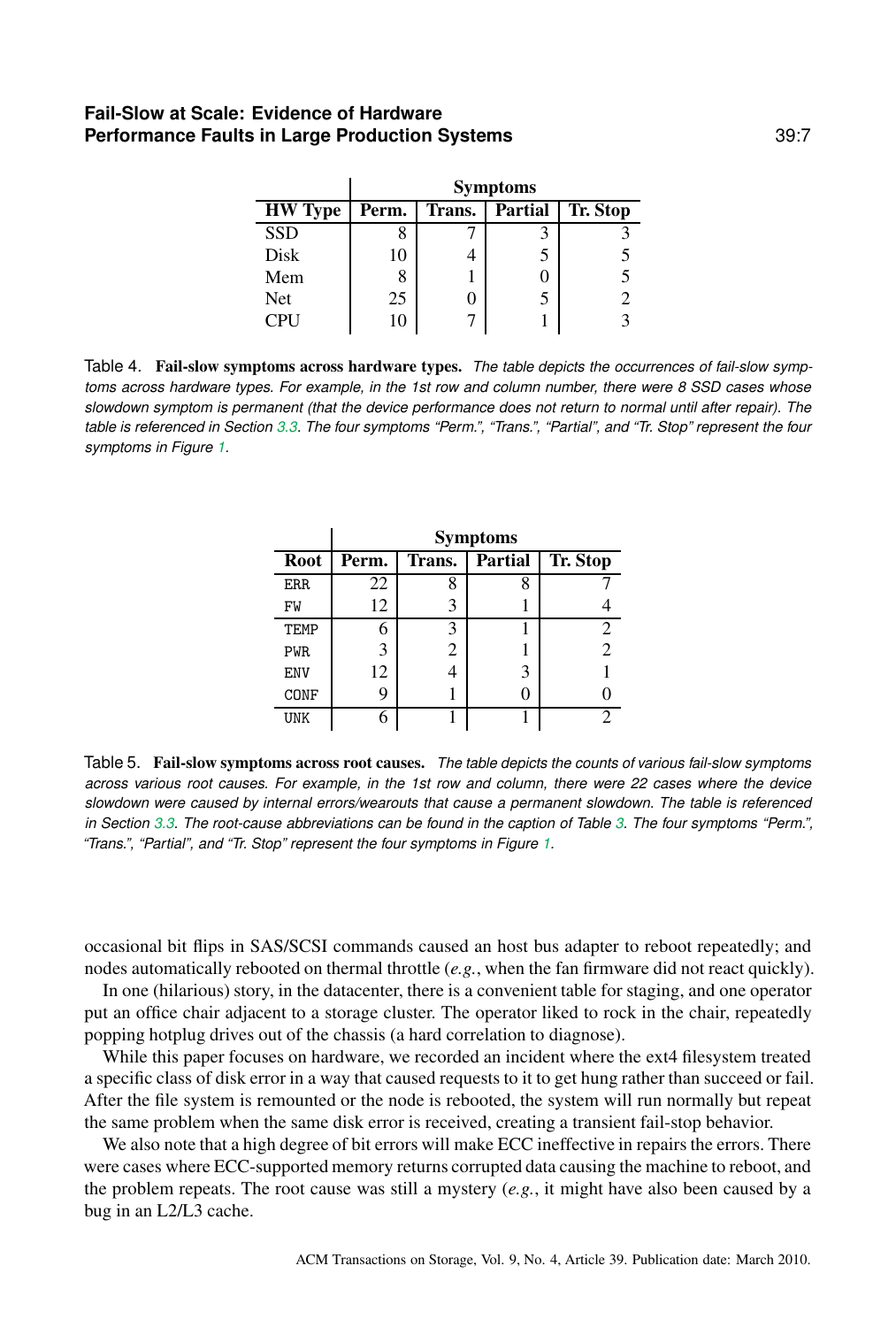Overall, transient stop is extremely hard to diagnose, because typically there is no complete "coredump" at all levels of the hardware and software stack. When a device or a machine reboots, the root cause was not logged, and only in the same specific corner case will the device reboot again.

#### <span id="page-7-0"></span>**3.4 Cascading Causes and Impacts**

Another intricacy of fail-slow hardware is the chain of cascading events: First, between the actual root cause and the hardware's fail-slow symptom, there is a chain of *cascading root causes*. Second, the fail-slow symptom then creates *cascading impacts* to the high-level software stack, and potentially to the entire cluster.

Below are some of the examples of long cascading root causes that lead to fail-slow hardware. A fan in a compute node stopped working, making other fans compensate the dead fan by operating at maximal speeds, which then caused a lot of noise and vibration that subsequently degraded the disk performance. A faulty sensor in a motherboard reported a false value to the OS making the CPUs run slower in energy saving mode. A lack of power from a broken power supply can cause many types of hardware, disks, processors, and network components to run sub-optimally. Power failure itself can also be caused by a long cascading causes, for example, the vendor omitted a 120V fuse that shipped with faulty capacitors that have a high probability of shorting when power is cycled, which then caused minor electrical fires that cascade into rack-level power failures.

Next, when a hardware becomes fail-slow, not only it affects the host machine, but it can cause cascading impacts across the cluster. For example, a degraded NIC, from 1 Gbps to 1 Kbps, in one machine caused a chained reaction that slowed down the entire cluster of 100 machines (as the affected connecting tasks held up containers/slots for a long time, and new jobs cannot run due to slot shortage). In an HDFS HA (High Availability) deployment, a quorum of namenodes hang when one of the disks was extremely slow. In an HBase deployment, a memory card at 25% of normal speed caused backlogs, out-of-memory errors, and crashes. In another similar story, a faulty ECC memory that is very slow in processing caused locking of the distributed index node and created contention of objects due to retries from other clients. Lastly, a degraded disk created a backlog all the way to the client VMs, popping up the "blue screen of death" to users;

These cases above highlight the importance of monitoring the performance of each individual type of hardware. While the research community has made a significant advancement in the area of distributed systems tail tolerance, the concept behind latency "tail" is mostly attributed to resource contention (*e.g.*, a slow disk due to IO burst). However, a specific failslow hardware might be unnoticed if the tail model does not incorporate failslow hardware.

Our earlier work [\[18](#page-24-7), [40\]](#page-25-10) shows that tail latency management in many popular systems such as Hadoop and Spark are flawed, such that *one* degraded NIC can eventually collapse the entire cluster. This is because the notion of task progress only includes task speed but does not incorporate the individual transfer bandwidth that may reveal NIC degradation problem. For example, let us imagine two reduce nodes R1 and R2 that both read from two map nodes M1 and M2 within the MapReduce shuffling process. Here, there are four data transfers M1→R1, M1→R2, M2→R1, and M2→R2. If map node M2's NIC is degraded, *both* reducers R1 and R2 will be slow. That is, both of the reducers will report similar task progress scores to the job manager, and as a result speculative execution is *not* triggered and the job fails to escape from the slow M2's NIC.

Again the problem here is that in MapReduce design, each reduce task (*e.g.*, R1) does not report the individual transfer progress  $(e.g., M1 \rightarrow R1$  and  $M2 \rightarrow R1)$ . Had they done that, the slow  $M2$ 's NIC will be detected (*e.g.*, M2→R1 is marked slower than M1→R1) and a new speculative task, M2<sup> $\prime$ </sup> is created to avoid M2.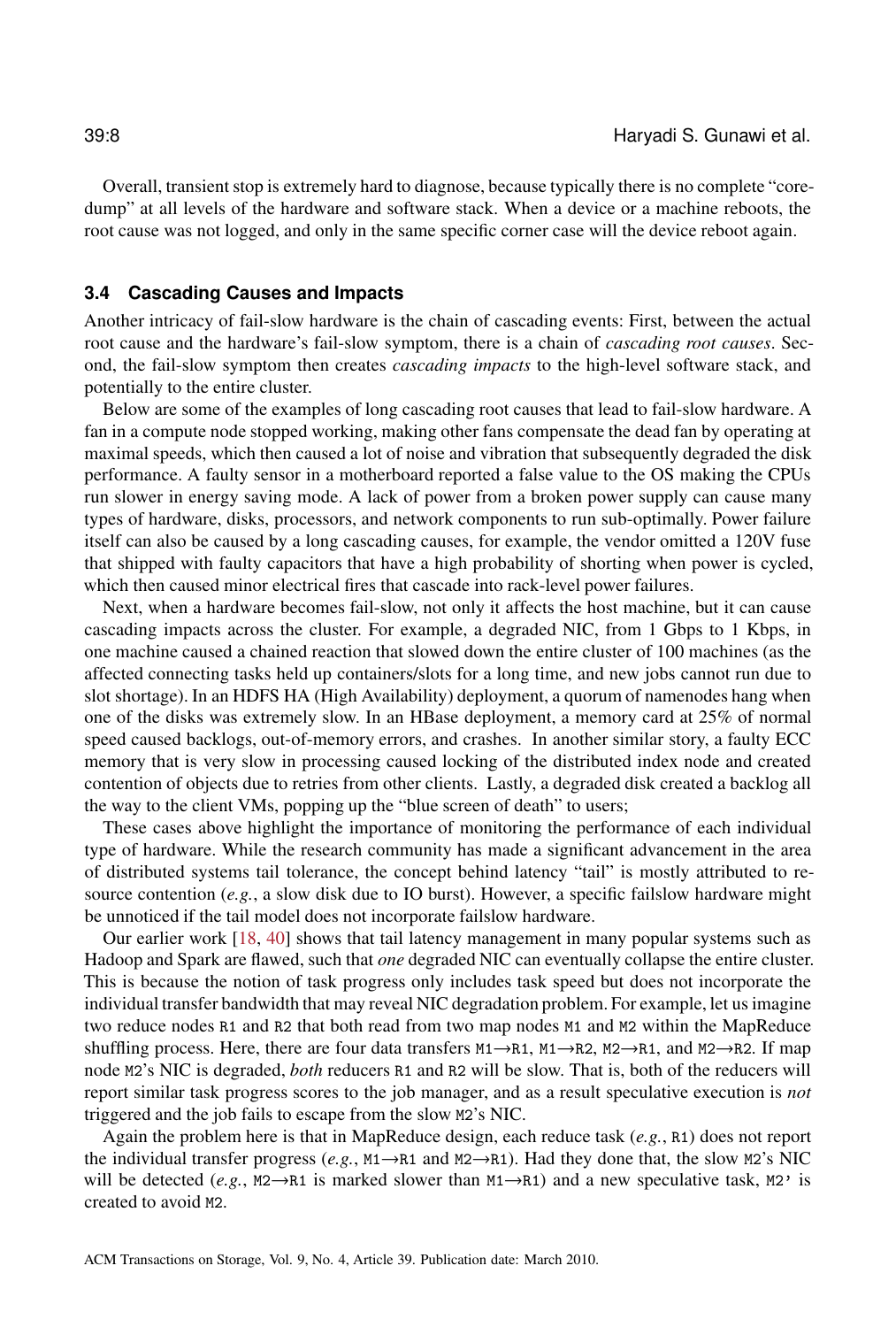<span id="page-8-1"></span>

Fig. 2. Time to Detect. *The figure shows CDF of time to detect in hours among the fail-slow hardware incidents* with time-to-detect values reported. The x-axis (hours) is in log scale.

While the above example only illustrates tasks from one job, the tasks of this slow job lock up the task slots in healthy machines. For example, reduce tasks R1 and R2 are slow as their throughput is dictated by M2's NIC throughput. Yet R1's and R2's machines are healthy but the reduce tasks lock up the slots for a long time. Gradually as more jobs in healthy nodes communicate with the node with a slow NIC, healthy nodes run out of free task slots and new jobs cannot run. In one of our experiments with Hadoop Facebook workload, we were able to collapse the entire 30-node cluster from 170 to 1 job(s)/hour in 4 hours. Interested readers can see the details in our prior papers [\[18](#page-24-7), [40](#page-25-10)].

#### <span id="page-8-0"></span>**3.5 Rare but Deadly: Long TTD**

The fail-slow hardware incidents in our report took *hours* or even *months* to detect (pinpoint). More specifically, 1% of the cases are detected in minutes, 10% in hours, 11% in days, 18% in weeks, and 23% in months (and unknown time in 37%). Figure [2](#page-8-1) shows the distribution (CDF) in more detail, among the incidents with time-to-detect values reported, with the x-axis in log-scaled hours. Some engineers called this a "costly debugging tail." In one story, an entire team of engineers were pulled to debug the problem, costing the institution tens of thousands of dollar. There are several reasons why the time-to-detect (TTD) is long.

First, the fact that the incidence of fail-slow hardware is not as frequent as fail-stop cases implies that today's software systems do not completely anticipate (*i.e.*, undermine) such scenarios. Thus, while more-frequent failures can be solved quickly, less-frequent but more complex failures (that cannot be mitigated by the system) can significantly cost the engineers time.

Second, as explained before, the root cause might not originate from the fail-slow hardware (*e.g.*, the case of transient slowdown caused by power-hungry applications in [§3.3](#page-4-1) took months to figure out as the problem was not rooted in the slow machines nor the power supply).

Third, external environment conditions beyond the control of the operators can prolong diagnosis (*e.g.*, for months, a vendor failed to reproduce the fail-slow symptoms in its sea-level testing facility as the hardware only slows down at a high mountain altitude).

Finally, operators do not always have full visibility of the entire hardware stack (*e.g.*, an incident took days to solve because the operators had no visibility into the power supply health).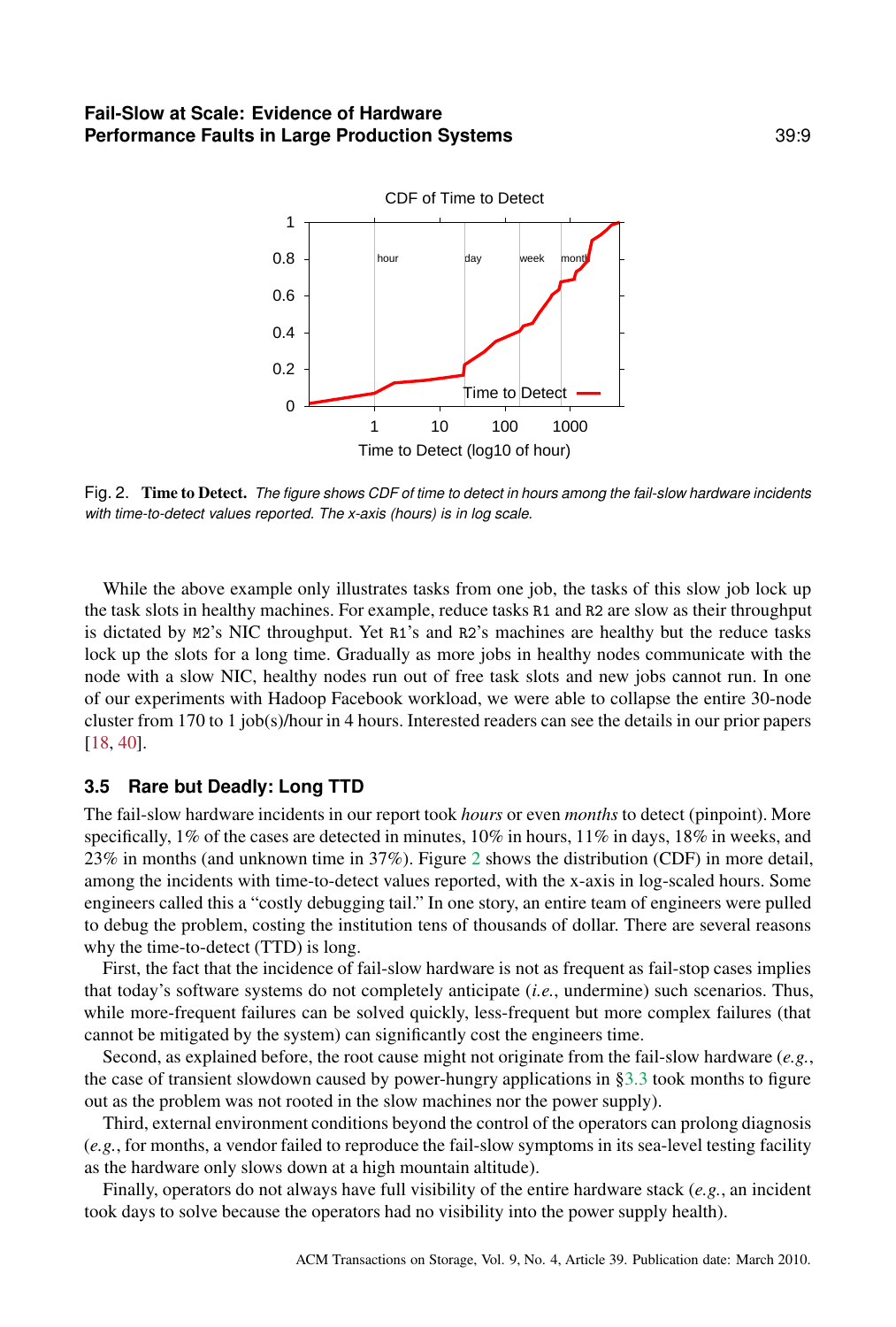## <span id="page-9-0"></span>**4 INTERNAL ROOT CAUSES**

We now discuss internal root causes, primarily firmware bugs and device errors/wear-outs. We organize the discussion based on the hardware types (SSD, disk, memory, network, and processor).

## <span id="page-9-1"></span>**4.1 SSD**

Fail-slow SSDs can be triggered by firmware bugs and NAND flash management complexities.

Firmware/driver bugs: We received three reports of SSD firmware bugs, admitted by the vendors. First, many individual IOs that should only take tens of  $\mu$ s were throttled by exactly multiples of 250µs, as high as 2-3ms. Even worse, in another report, a bad batch of SSDs stopped responding for seconds and then recovered. As mentioned before, an operator found some SSDs "disappeared" from the system and later reappeared. Upon vendor's inspection, the SSDs were performing some internal metadata writes that triggered hardware assertion failure and rebooted the device. In all these cases, the reasons why the firmware behaves as such were not explained (proprietary reasons). However, other incidents below might shed more light on the underlying problems. We recorded one issue where the OS uses an old device driver which interacts suboptimally with the SSD controller firmware, and as a result, many I/Os observe high latencies in order of seconds.

Read retries with different voltages: In order to read a flash page, SSD controller must set a certain voltage threshold. As flash chips wear out, the charge in the oxide gates weakens, making the read operation with the default voltage threshold fail, forcing the controller to keep retrying the read with different voltage thresholds [\[11,](#page-24-10) [12](#page-24-11)]. It is hard to accurate model the correct voltage as the device wears out or the environment (more below) is different than the expectation. For this reason, a default voltage threshold is used, and if that fails, the SSD will perform retries with different voltages. We observed as high as 4 retries in the field.

RAIN/parity-based read reconstruction: Furthermore, if the data cannot be read (*i.e.*, is completely corrupted and fails the ECC checks), the SSD must reconstruct the page with RAIN (NANDlevel RAID) [\[1](#page-24-12), [42](#page-25-11)]. Three factors can make this situation worse. First, if the RAIN stripe width is N, N−1 additional reads must be generated to reconstruct the corrupt page. Second, the N−1 reads might also experience read retries as described above. Third, newer TLC-based SSDs use LDPC codes [\[41](#page-25-12)], which takes longer time to reconstruct the faulty pages. We observed that this reconstruction problem occurs frequently in devices nearing end of life. Moreover, SSD engineers found that the number of bit flips is a complex function of the time since the last write, the number of reads since the last write, the temperature of the flash, and the amount of wear on the flash.

Heavy GC in partially-failing SSD: Garbage collection (GC) of NAND flash pages is known to be a main culprit of user SLA violations [\[24](#page-25-13), [29](#page-25-14), [42](#page-25-11)]. However, in modern datacenter SSDs, the more advanced firmware successfully reduces GC impacts to users. In reality, there are SSDs shipped with "bad" chips. We witnessed that as more chips die, the size of the over-provisioned area gets reduced, which then triggers GC more frequently with impacts that cannot be hidden. For example, let us consider a 1-TB SSD with 1.5-TB of raw space. Here, the OS-level file system believes the SSD has a 1-TB area and the SSD maintains a 0.5 TB of overprovisioned space. As more chips are dying, the SSD cannot reduce the 1-TB exposed space to the OS. Thus, the 0.5-TB overprovisioned space will be reduced over time, and as a result, free space will get filled up faster and garbage collection will run more frequently.

Broken parallelism by suboptimal wear-leveling: Ideally, large IOs are mapped to parallel channels/chips, increasing IO parallelism. However, wear-leveling (the migration of hot/cold pages to hot/cold blocks) causes the mapping of LPN to PPN changes all the time. It has been observed that some rare workload behaviors can make wear-leveling algorithms suboptimal, making sequential LPNs mapped behind the same channels/chips (less parallelism). Furthermore, the problem of bad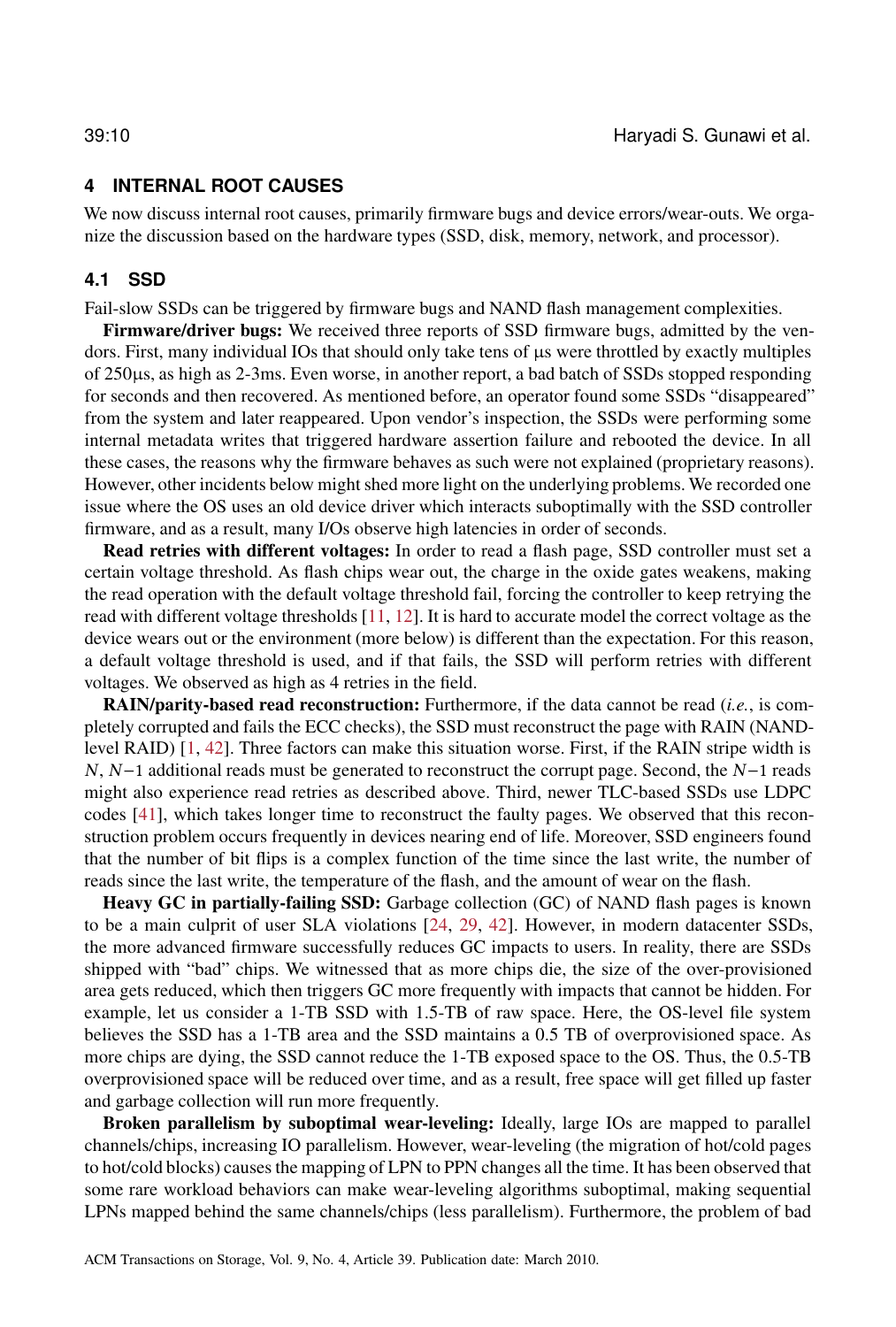page/chip above also forces wear-leveling algorithms to make sub-optimal, less-parallel page/block mapping.

Hot temperature to wear-outs, repeated erases, and reduced space: Hot temperature can be attributed to external causes  $(\S5.1)$ , but can cause a chain reaction to SSD internals [\[32](#page-25-15)]. We also observed that SSD pages wear out faster with increasing temperature and there were instances of voltage threshold modeling that are not effective when SSDs operate at a higher temperature regime. As a result, after a block erase, the bits were not getting reset properly (not all bits become "1"). Consequently, some blocks had to be erased multiple times. Note that erase time is already long (*e.g.*, up to 6 ms), thus repeated erases resulted in observable fail-slow behavior. Worse, as some blocks cannot be reset properly after several tries, the firmware marked those blocks unusable, leading to reduced over-provisioned space, and subsequently more frequent GCs as discussed above.

Wearouts to higher garbage collection and write amplification: Faster wear-outs and more frequent GCs can induce higher write amplification. It is worthy to report that we observed wildly different levels of amplification (*e.g.*, 5× for model "A", 600× for model "B", and "infinite" for certain workloads due to premature wear-outs). In one case, services times on a worn-out SSD observe between 12-300 ms latency due to heavy garbage collection.

Not all chips are created equal: In summary, most of the issues above originated with the fact that not all chips are created equal. Bad chips still pass vendor's testing, wherein each chip is given a quality value and high quality chips are mixed with lesser quality chips as long as the aggregate quality passes the quality-control standard. Thus, given an SSD, there are unequal qualities [\[11,](#page-24-10) [37](#page-25-7)]. Some workloads may cause more apparent wear-outs on the low quality chips, causing all the issues above.

#### **4.2 Disk**

Similar to SSDs, fail-slow disks can also be caused by firmware bugs and device errors/wear-outs.

Firmware bugs: We collected three reports related to disk firmware bugs causing slowdowns. There was a case where a disk controller delayed I/O requests for tens of seconds. In another problem, the disk "jitters" every few seconds, creating a problem that is hard to debug. In a large testbed, a RAID controller on the master node stalled, but then after restarted, the controller worked but with occasional timeouts and retries. Finally, there was an incident where a single bad disk exhausted the RAID card resources causing many IO timeouts (a failed case of bad-disk masking).

Device errors: Triggered by extensive disk rots, a RAID controller initiated frequent RAID rebuilding during run time; the fix reformatted the file systems so that bad sectors are collected and not used within the storage stack. Disk errors can be recurrent; in one case, disks with "bad" status were removed automatically from the storage pool but then added back when their status changed to "good," but the good-bad continuous transitions caused issues that affected user VMs. Some operators also observed media failures that forced the disks to retry every read operation multiple times before returning to the OS. A recent proposal advocates disks to automatically disable bad platters and continue working partially (with reduced bandwidth) [\[10\]](#page-24-13).

Weak heads: This issue of disk "weak" heads is common in troubleshooting forums [\[18](#page-24-7), [39\]](#page-25-16), but the root cause is unclear. A report in our study stated that gunk that spills from actuator assembly and accumulates between the disk head and the platter can cause slow movement of the disk head. As disks are becoming "slimmer," the probability of trapped gunk increases. This problem can be fixed by performing random IOs to make the disk head "sweep the floor."

Other causes: Fail-slow disks can also be caused by environment conditions (*e.g.*, noises and vibrations from fans operating at the maximum speed) or temperature (*e.g.*, disks entering readafter-write mode in a colder environment  $[20]$ ), which will be discussed later ([§5\)](#page-13-0).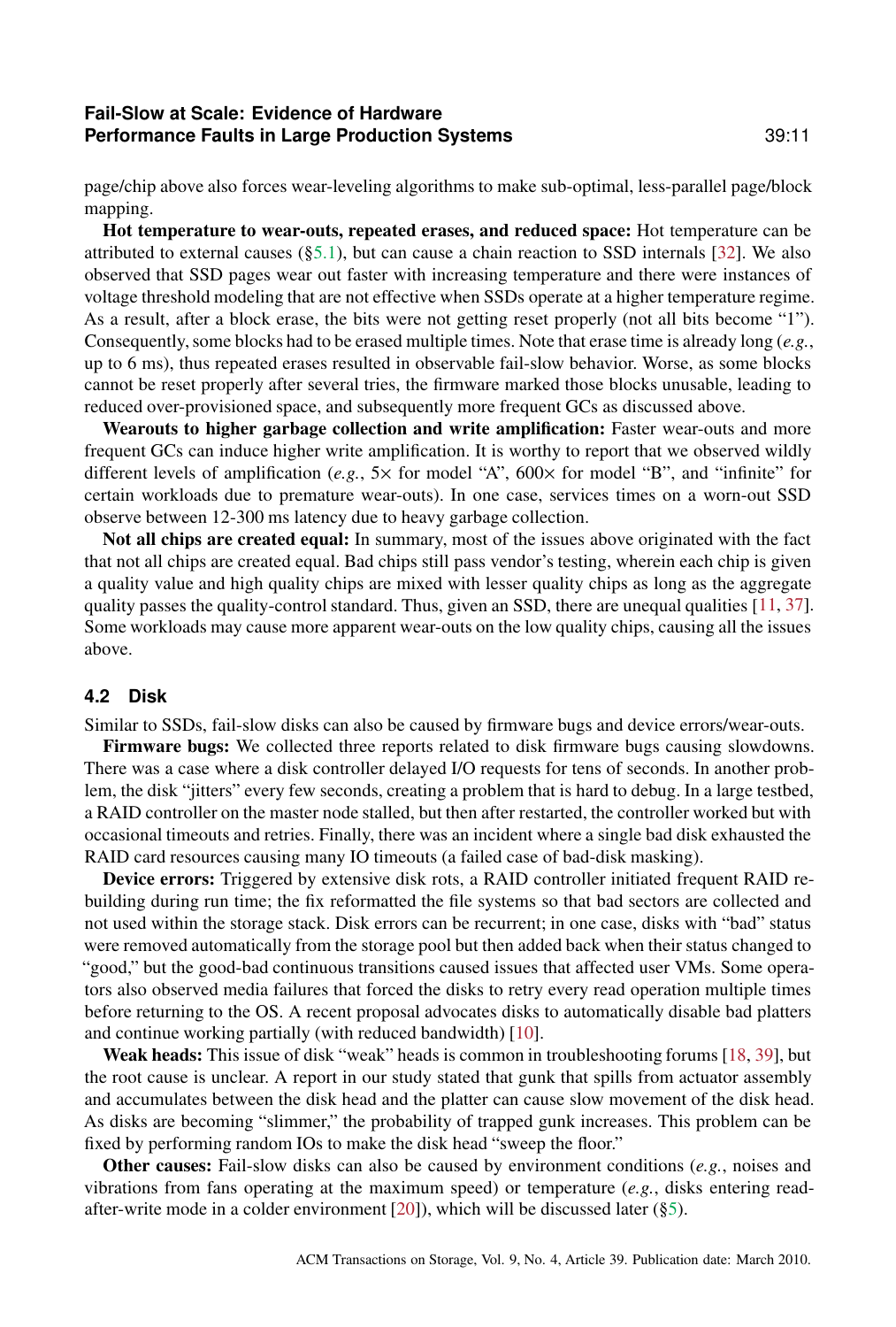#### **4.3 Memory**

Memory systems are considered quite robust, but we managed to collect a few evidence showing that memory hardware can also exhibit fail-slow faults.

ECC overhead: The most popular root cause of memory slowdown is the ECC overhead. Normally, only a few addresses in memory are corrupted such that ECC needs to repair the data. However, we have collected many incidents of a significantly high number of faults that make ECC repair becomes the common case. Here, one can imagine that referencing to most of the addresses in the memory hardware will trigger ECC repair.

Device errors to reduced space: In cases of partial memory errors, there were reports of custom chips masking the errors and not exposing bad addresses. Here, as more errors increase over time, the available memory size decreases, causing higher cache misses. Unlike disk/SSD usage where out-of-space error is thrown when space runs out, memory usage is different; as long as the minimum memory space requirement is met, applications can still run albeit with slower performance due to more frequent page swapping from the reduced cache size.

External causes: There were two cases of memory cards slowing down due to the environment condition (specifically a high altitude deployment that introduces more cosmic events that cause frequent multi-bit upsets) and human mistakes (an operator plugged in a new NVDIMM card in a rush and the loose connection made the card still functional, but with slower performance).

Unknown causes: There were other fail-slow memory incidents with unknown causes. In an HBase deployment, a memory card ran only 25% of normal speed. In another non-deterministic case, low memory bandwidth was observed under a certain benchmark, but not under different benchmarks.

SRAM errors: Much attention is paid to DRAM errors [\[38\]](#page-25-17) and arguably DRAM reliability is largely a solved problem – most errors can be masked by ECC (by sacrificing predictable latency) or lead to fail-stop behavior of the impacted program. Besides DRAM, SRAM usage is pervasive in device controllers (*e.g.*, FPGAs, network cards, and storage adapters). Unlike DRAM, SRAM works by constantly holding the voltage of each memory cell at the desired level; it does not incorporate refresh cycles that can cause read/write to stall. It is most commonly used by circuits that cannot afford to incur stalls or buffer data between RAM and the combinatorial logic that consumes the data.

SRAM errors on data paths are typically transparently masked; they ultimately lead to a CRC validation error, and the network packet or disk I/O is simply retried. However, SRAM is also incorporated in *control* paths. We observed SRAM errors that caused *occasional reboots* of the device from broken control path (among many other problems), inducing a transient-stop symptom (as discussed in [§3.3\)](#page-4-1). SRAM per-bit error rates unfortunately have not improved [\[9\]](#page-24-15). Therefore in practice, SRAM errors are a regular occurrence in large-scale infrastructure, a major culprit of service disruptions.

#### **4.4 Network**

Network performance variability is a well-known problem, typically caused by load fluctuations. This paper highlights that fail-slow networking hardware can be a major cause of network performance degradation.

Firmware bugs: We collected three reports of "bad" routing algorithms in switch firmware. In one case, the network performance decreased to half of the maximum performance due to a dynamic routing algorithm on stock driver/firmware that did not work "as promised [by the vendor]." Due to lack of visibility to what is happening in the firmware, the operators must hack the kernel to perform ping between the switches, which consumed a long time. In another story, MAC learning was not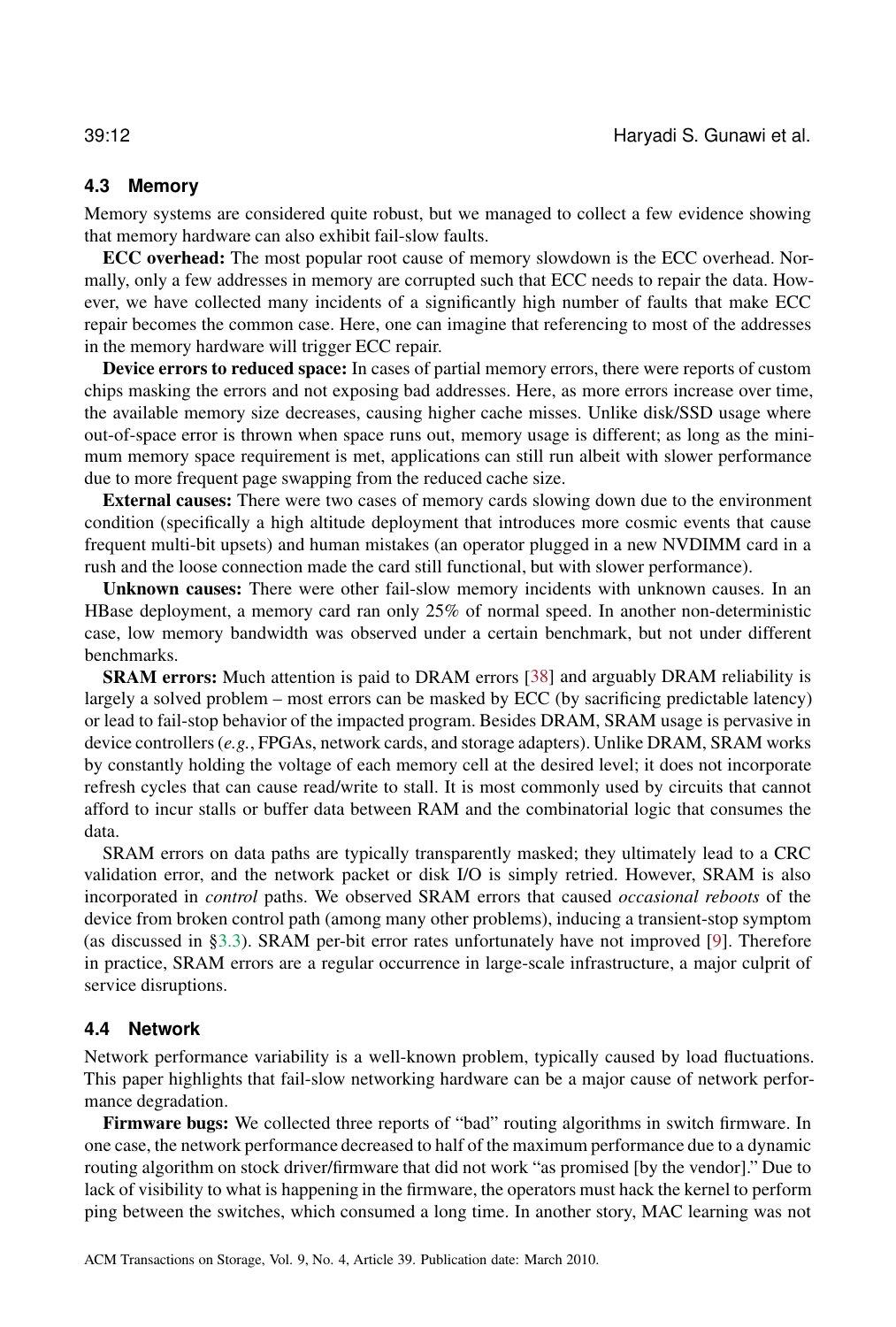being responsive and special types of traffic such as multicast were not working well, creating traffic floods. The third story is similar to the first one.

NIC driver bugs: Four instances of NIC driver bugs were reported, dropping many packets and collapsing TCP performance. In one story, 5% package loss caused many VMs to go into "blue screen of death." Another NIC driver bug caused a "very poor" throughput and the operators had to disable TCP offload to work around the problem. In another case, the developers found a nondeterministic network driver bug in Linux that only surfaced on one machine, making the 1 Gbps NIC card transmit only at 1 Kbps. Finally, a bug caused an unexpected auto-negotiation between a NIC and a TOR switch that capped the bandwidth between them, under-utilizing the available bandwidth.

Device errors: In one interesting story, the physical implementation of the network cards did not match the design specification – there is a distant corner of the chip that is starving from electrons and not performing at full speed; the vendor re-manufactured all the network cards, a very costly ramification. Similarly, a bad VSCEL laser degraded switch to switch performance; this bad design affected hundreds of cables. In one deployment, a router's internal buffer memory was introducing occasional bit errors into packets, causing failed end-to-end checksums and subsequently TCP retries.

External causes: Some fail-slow networking components were also caused by environment conditions (*e.g.*, loose network cables, pinched fiber optics), configuration issues (*e.g.*, a switch environment not supporting jumbo frames such that MTU size must be configured to 1500 bytes), and temperature (*e.g.*, clogged air filter, bad motherboard design that puts NIC behind CPU).

When "networking" components are monitored, mostly they are the NICs and switches/routers. One lesson we learned in cases above is that the networking cables (the interconnects) can also cause performance issues.

Unknown causes: There are other reports of throughput degradation at the hardware level or severe loss rates without known root causes. For example, a 7 Gbps fibre channel collapsed to 2 Kbps, a 1 Gbps throughput degraded to 150 Mbps with just 1% loss rate, 40% of big packets were lost (but no small-package loss), and some observed error/loss rates as high as 50%.

We note that the TCP retry problem (due to lost packets) is similar to the storage retry/repair problem (*e.g.*, memory ECC, disk read-after-write). However, in TCP, loss rate and throughput rate are not a linear correlation. TCP performance is highly sensitive to loss rate. A small loss rate of 10% can easily collapse TCP throughput by one or two orders of magnitude. This is the reason why we include networking hardware that induces packet loss as instances of fail-slow hardware.

#### **4.5 Processor**

We find processors are quite reliable and do not self-inflict fail-slow mode. Most of the fail-slow CPUs are caused by external factors, which we briefly discuss below, but will be detailed in the next section  $(\frac{85}{3})$ .

External causes: We observed fail-slow processors caused by configuration mistakes (*e.g.*, a buggy BIOS firmware incorrectly down-clocked the CPUs), environment conditions (*e.g.*, a highaltitude deployment made the CPUs enter thermal throttle), temperature issues (*e.g.*, CPU heat-sinks were not in physical contact with the CPUs, a fan firmware did not react quickly to cool down the CPUs), and power shortage (*e.g.*, insufficient capacitors in the motherboard's power control logic did not deliver enough power when the load is high).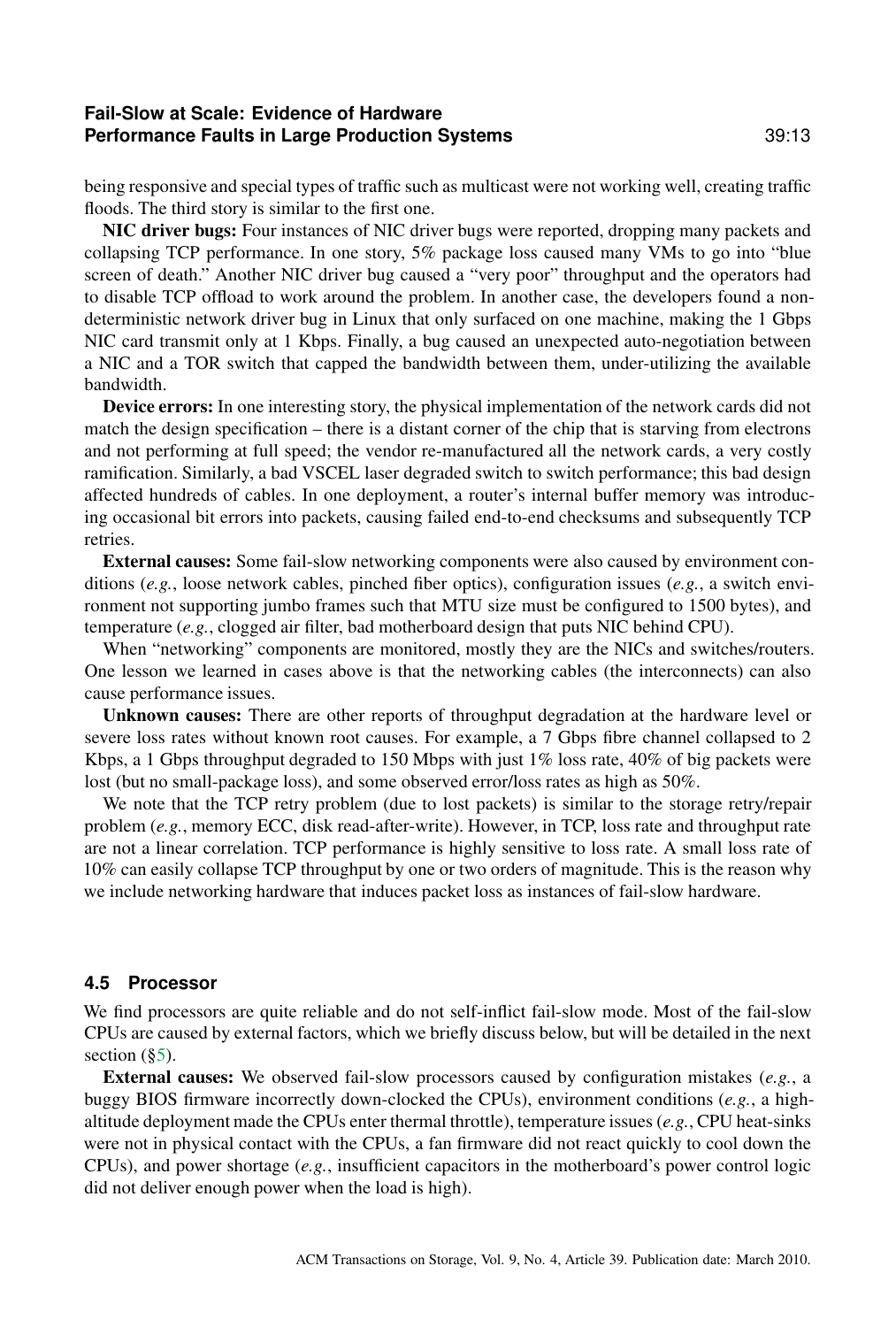## <span id="page-13-0"></span>**5 EXTERNAL ROOT CAUSES**

We now describe external root causes of fail-slow hardware such as temperature variance, power shortage, environment condition, and configuration mistakes. These external causes complicate troubleshooting because the symptoms can be non-deterministic and only reproducible in the same online scenario, but not observable in offline (in-office) testing.

## <span id="page-13-1"></span>**5.1 Temperature**

To keep temperature in normal operating condition, fans or heat-sinks must work correctly. Deployed systems have monitoring tools to detect when fans are spinning to slow or temperature is increasing [\[2\]](#page-24-16), and usually such cases are resolved quickly. Below are root causes of temperature variance that went undetected by the monitoring tools.

Clogged air filter: In one report, a clogged air filter caused optics in the switch to start failing due to a high temperature, generating a high 10% packet loss rate. After the air filter was cleaned, the switch returned to normal speed but only temporarily. It is likely that the high temperature had broken the switch's internal parts.

Cold environment: temperature can induce fail-slow faults as well [\[20\]](#page-24-14). In one deployment, some of the disks went into read-after-write mode. Upon inspection, the machine room had a "coldair-under-the-floor" system, which was more common in the past. The disks at the bottom of the racks had a higher incidence of slow performance. This suggests that temperature variance can originate from deployment environment as well.

Broken fans: Cooling systems such as fans sometimes work as a cluster, rather than individually. There was a case where a fan in a compute node stopped working, and to compensate this failing fan, fans in other compute nodes started to operate at their maximal speed, which then generated heavy noise and vibration that degraded the disk performance. Again, this is an example of cascading root causes ([§3.4\)](#page-7-0).

Buggy fan firmware: Fans can be fully functional, but their speeds are controlled by the fan firmware. In one condition, a fan firmware would not react quickly enough when CPU-intensive jobs were running, and as a result the CPUs entered thermal throttle (reduced speed) before the fans had the chance to cool down the CPUs.

Improper design/assembly/operation: A custom motherboard was "badly" designed in such a way that the NIC was soldered on the motherboard behind the CPU and memory. The heat from the CPU affected the NIC causing many packet errors and retries. In a related story, due to bad assembly, CPU heat-sinks were not in physical contact with the CPUs, causing many nodes to overheat. In another case, new disks were plugged into machines with "very old" fans. The fans did not give enough cooling for the newer disks, causing the disks to run slowly.

## **5.2 Power**

Reduced power can easily trigger fail-slow hardware. Below are some of the root causes of power shortage.

Insufficient capacitors: In one custom motherboard design, the capacitor on the motherboard's power control logic did not provide adequate voltage to the CPUs under certain load. This put the processors out of specification, causing corruptions and recomputations. The diagnosis time was months due to the fact that the problem could not be reliably reproduced. To fix the problem, a small capacitor was added to each motherboard on site for thousands of nodes. In a similar story, an inadequate capacitor caused voltage drop, but only when multiple cores transition from parked to turbo-boost simultaneously (a corner-case situation). Thus, independent testing of the updated BIOS and software did not reproduce the issue.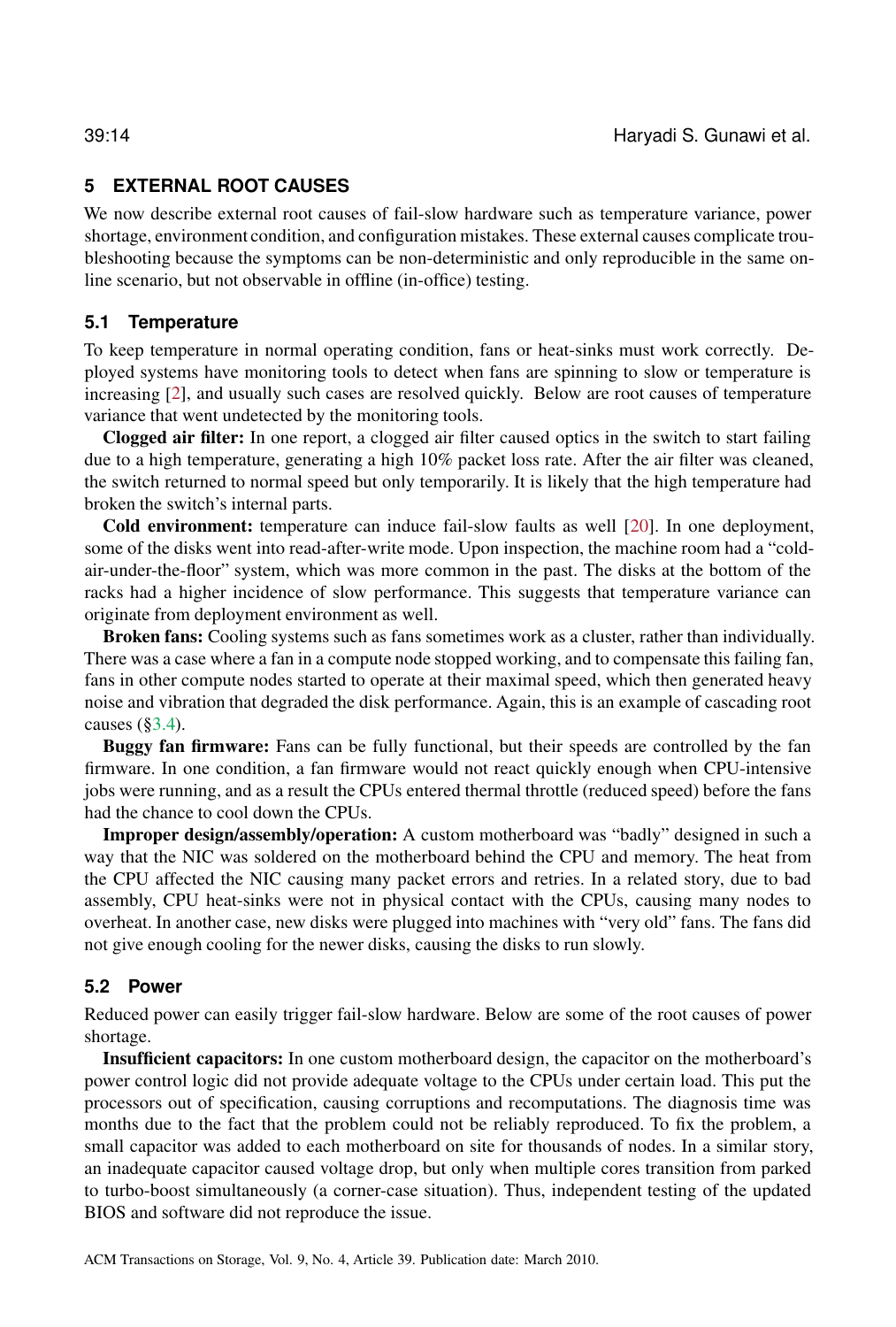PCU firmware bugs: In one scenario, the firmware of the power control units (PCUs) entered a "weird" state and did not deliver enough power, and the whole rack failed off the power control. This was a transient fault that sometimes can be fixed by resetting the controller, sometimes by re-flashing the firmware, and in rare instances, by replacing the PCUs.

Fail-partial power supply: In one deployment, every four machines share two power supplies. However, when one power supply failed, there was not enough power to run all the four machines at normal capacity, thus throttling the CPUs on each machine by 50%. The problem cascaded as the machines were used for indexing service and could not keep up with the number of requests. The problem took days to solve because the operators had no visibility into the power supply health. This problem is also interesting as two power supplies do not imply that one of them is a full-working backup, but rather a reduced power, enough to keep the machines alive.

Power-hungry neighbors: Some nodes were running slow because other nodes in the same rack were drawing more power, causing the rack power supply to go unstable, and dropping power to various parts of the rack. It took months to diagnose the problem as it was not rooted in the slow machines and only happened when power-hungry applications were running in neighboring nodes.

Faulty motherboard sensors: After a long period of debugging a slow machine, the operator discovered that the motherboard had a faulty sensor that reported faulty value to the OS, making the OS configure the CPUs to run in slower speed in energy saving mode.

#### **5.3 Environment**

Fail-slow hardware can be induced by a variety of environment conditions, as listed below.

Altitude and cosmic events: One of the most interesting reports we collected is from a deployment at altitude of 7500 feet. At this height, some CPUs would become hot and enter thermal throttle (reduced performance). Apparently, the fault was not in the CPUs, but rather in the vendor's cooling design that was not providing enough cooling at such a high altitude. In another report, still at the same altitude, some memory systems experienced more frequent multi-bit upsets than usual (increased ECC checks and repairs), which then were shipped back to the vendor and re-assembled with more memory protection.

Loose interconnects: Loose network cables and pinched fiber optics caused network delays up to hundreds of milliseconds, making the storage cluster behave abnormally. It took several days to diagnose the problem, as the symptom was not deterministic. The reason behind loose/pinched cables can be vibration or human factor. In some other cases, loose PCIe connections between the SSDs and the PCIe slots made the device driver layer retry the operations multiple times. In another story, an NVDIMM was not plugged in properly when the operator was rushed in fixing the machine. The machine was still functional albeit with a much lower speed.

Vibrations: The performance of some disk drives collapsed to 100 KB/s when deployed in the racks, but performed maximally 100 MB/s when tested in office. Apparently, faulty chassis fans surrounding the nodes caused such a strong vibration, making the drives go into recovery mode. The solution was to add vibration dampers to each of the eight hard drive screws and replace roughly 10% system fans in all nodes.

Environment and operating condition mismatch: In one institution, a system was configured correctly at the advertised clock rate, temperature range, and voltage range. However, due to an unknown environment condition, it was not working optimally, and the solution was turning down the clock slightly, putting a software monitor on processor temperature and voltage, and killing the node if voltage/temperature got close to the edge of the binned values (*i.e.*, a dead node is better than a slow node). Time to diagnose was months due to not reliably able to reproduce. In another case, a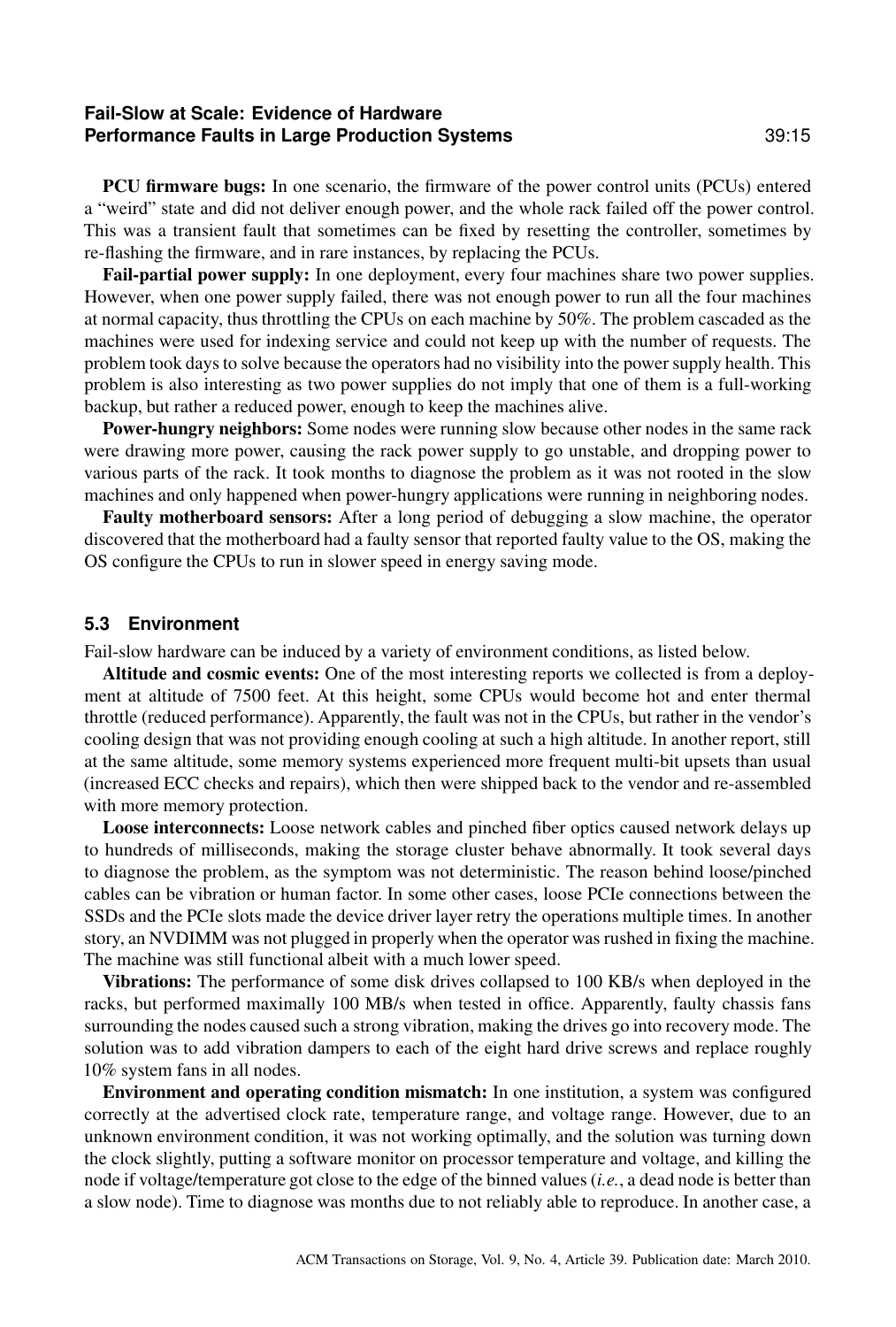switch environment did not support "jumbo frames" and caused the 10 Gbps throughput network to have a poor throughput. The fix was to reconfigure the MTU size to be 1500 bytes.

Unknown causes: In one interesting report, billions of SAS errors simultaneously reported by all the independent drives in the cluster, lasting for five minutes. The report stated that this happened when a technician was performing maintenance on another machine.

#### **5.4 Configuration**

While hardware typically runs in default configuration, today's hardware has "knobs" that allow configurable parameters. Such configurations can be modified by human operators or software/firmware layers (*e.g.*, BIOS). In our findings, fail-slow hardware can be induced by the following misconfiguration mistakes.

Buggy BIOS firmware: In one institution, one of the systems typically ingested 2.8 billion metrics per minute, however at one time the metric write time increased, taking more than a minute to process all the metrics from previous minutes. The operators added more nodes (thinking that it will load balance the request spikes). Counter-intuitively, adding more nodes resulted in increased write time. The diagnosis spanned a month. The root cause was the BIOS was incorrectly down-clocking the CPUs of the new machines being added to the database cluster. These machines were "limping" along but were assigned the same number of load (as if a correctly clocked machine). Similarly, as reported elsewhere [\[17,](#page-24-17) §3.6], a buggy initialization configuration can also disable the processor caches.

Human mistakes: Regarding SSD connections, not all PCIe slots have the same number of lanes. Mistakes in mapping PCIe cards to PCIe slots with different number of lanes had occasionally been made by human operators, which results in under-utilization of full connection bandwidth. In a different case, an incorrect parameter set in xtnird.ini, a network configuration that manages High Speed Networking (HSN) over InfiniBand, was not set up properly and the network was throttling. In another example, an operator incorrectly set the switch setting – only one single 100 MB uplink was configured – in a new 1 GB switch with two uplinks. Still related to network, multiple institutions reported a wrong configuration of MTU size in the switches causing packet drops. An incorrect host interface configuration was also incorrectly hardcoded by the user. There is plethora of related work on configuration mistakes [\[6](#page-24-18), [43](#page-25-18)]. We believe there are many more instances of configuration mistakes that trigger fail-slow hardware, not recorded in production logs.

## <span id="page-15-1"></span>**6 SUGGESTIONS**

In addition to cataloguing instances of fail-slow hardware, a goal of this paper is to offer vendors, operators and systems designers insights about how to address this poorly-studied failure mode.

#### <span id="page-15-0"></span>**6.1 To Vendors**

*6.1.1 Making implicit error masking explicit.* Fail-slow hardware can be categorized as an "implicit" fault, meaning they do not always return any explicit hard errors, for example due to error masking ([§3.2\)](#page-4-0). However, there were many cases of slowly increasing error rates that would eventually cause cascading performance failures. Although statistics of error rates are obtainable from the device (*e.g.*, number of ECC repairs, corrupt packets), they are rarely monitored by the overall system. Vendors might consider throwing explicit error signals when the error rates far exceed the expected rate.

We understand that this could be a far-from-reach reality because vendors often hide internal statistics (*e.g.*, most recent SSDs no longer expose the number of internal writes, as some users were upset to learn about the write amplification). In fact, the trend of moving to white-box storage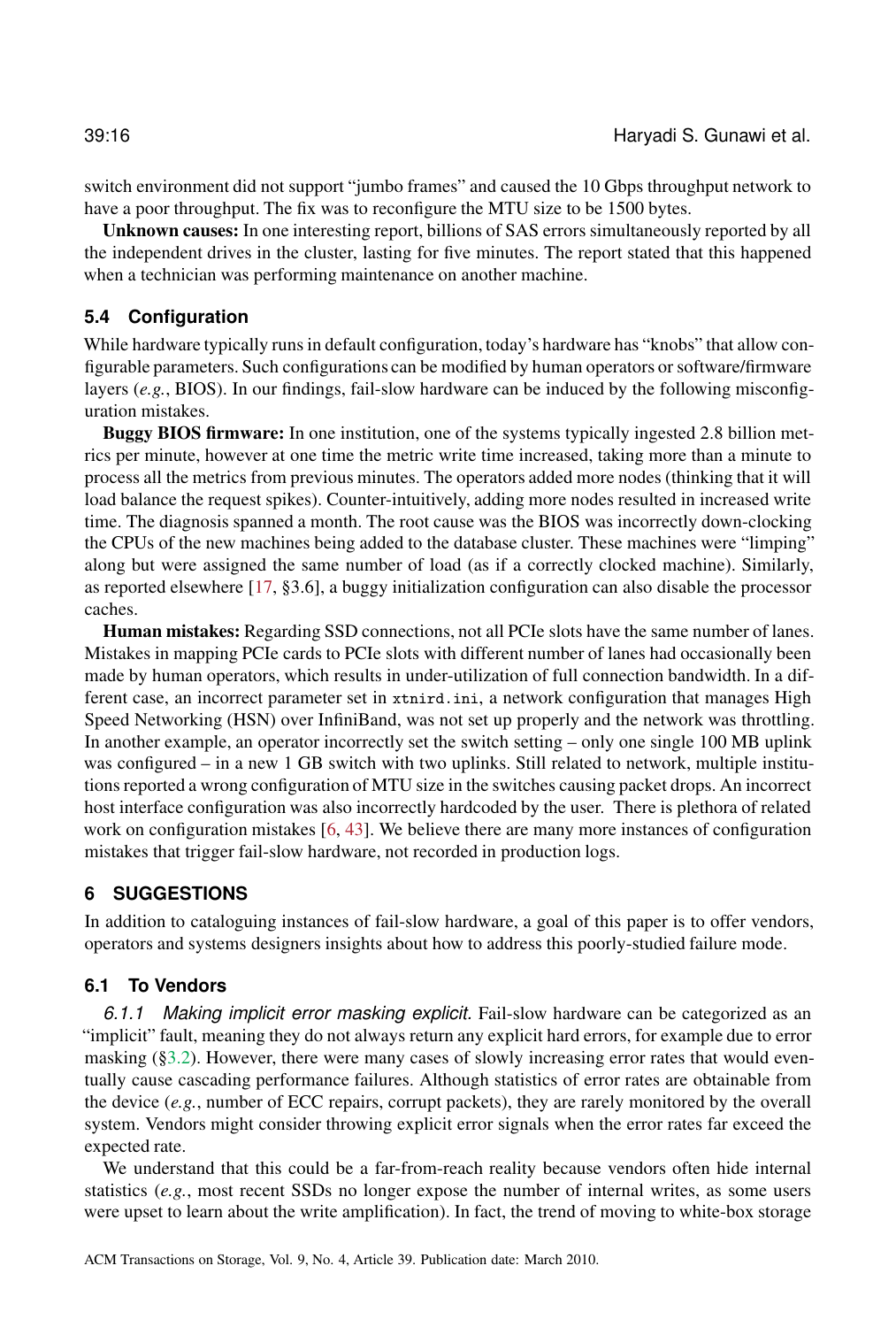makes the situation worse. That is, black-box storage such as commodity disks and SSDs conform to some standards (*e.g.*, S.M.A.R.T data), however as more institutions now compose the entire hardware/software storage stack (*e.g.*, fully host-managed flash), the hardware designers might not conform to existing standards, making software-level error management more difficult.

*6.1.2 Exposing device-level performance statistics.* Two decades ago, statistical data of hard errors was hard to obtain, but due to user demands, modern hardware now exposes such information (*e.g.*, via S.M.A.R.T), which then spurred many statistical studies of hardware failures [\[7](#page-24-1), [8,](#page-24-2) [31,](#page-25-1) [35](#page-25-5)[–37](#page-25-7)] However, the situation for hardware-level performance studies is bleak. Our conversations with operators suggest that the information from S.M.A.R.T is "insufficient to act on." In some institutions, hardware-level performance logs are only collected hourly, and we could not pinpoint whether a slow performance was due to the workload or the device degradation. With these limitations, many important statistical questions are left unanswered (*e.g.*, how often fail-slow hardware occurs, how much performance was degraded, what correlations fail-slow faults exhibit with other metrics such as device age, model, size, and vendor). We hope vendors will expose devicelevel performance data to support future statistical studies.

*6.1.3 Identifying error sources and common mistakes in hardware design.* In many incidents reported earlier, the root causes originate from hardware internals, but not many details were available due to the typical proprietary nature of hardware design. Fortunately, a few authors of this paper have substantial experience in designing and selling custom hardware for use at scale and can shed light on some of the problems. The lessons below are the result of direct experience from shipping over 10,000 machines to 1000's of third party data-center environments, and then continually monitoring that fleet for ongoing hardware issues.

We have identified four classes of hardware issues that we believe are fundamental. Top-tier vendors repeatedly ship machines with these issues, and have been doing so for over a decade.

• Firmware: As Moore's law continues to advance, it increases the number of microcontrollers that are incorporated into typical board designs. This is partially due to increased system complexity, and partially due to the fact that replacing "dumb" components with ones that incorporate management software can increase component performance, reduce the number of stock keeping units (SKUs) shipped by vendors, and ultimately reduces cost.

This paper's audience should be well-aware of the difficulties inherent in implementing correct software stacks, so it should not be surprising that firmware issues regularly crop into designs, leading to surprising failure modes.

• Printed circuit board (PCB) design and manufacturing: Complex and fragile metallurgical processes are used in modern PCBs. If oxygen or moisture comes into contact with board internals, it leads to so-called *tin whiskers*, which are slowly growing filaments of conductive materials that eventually lead to electrical shorts, and sometimes fire. A wide range of design manufacturing process flaws can lead to systematic failures of this sort. Common examples include adding traces to a design that are too close to the edge of a board, using dull drill bits to add mounting holes, and dull cutting tools on the edge of the board.

Solder flux contamination leads to similar problems: Flux contamination occurs due to sloppy soldering techniques at the factory. The contamination is initially typically transparent and nonconductive, but will eventually cloud and become conductive when exposed to moisture and heat. Like tin whiskers, this can lead to accelerated, correlated failures in some data centers, but not others, and the reliability of a batch of boards from the same factory can vary from day to day. Both of these issues can be addressed via continual destructive testing of sample boards, and by careful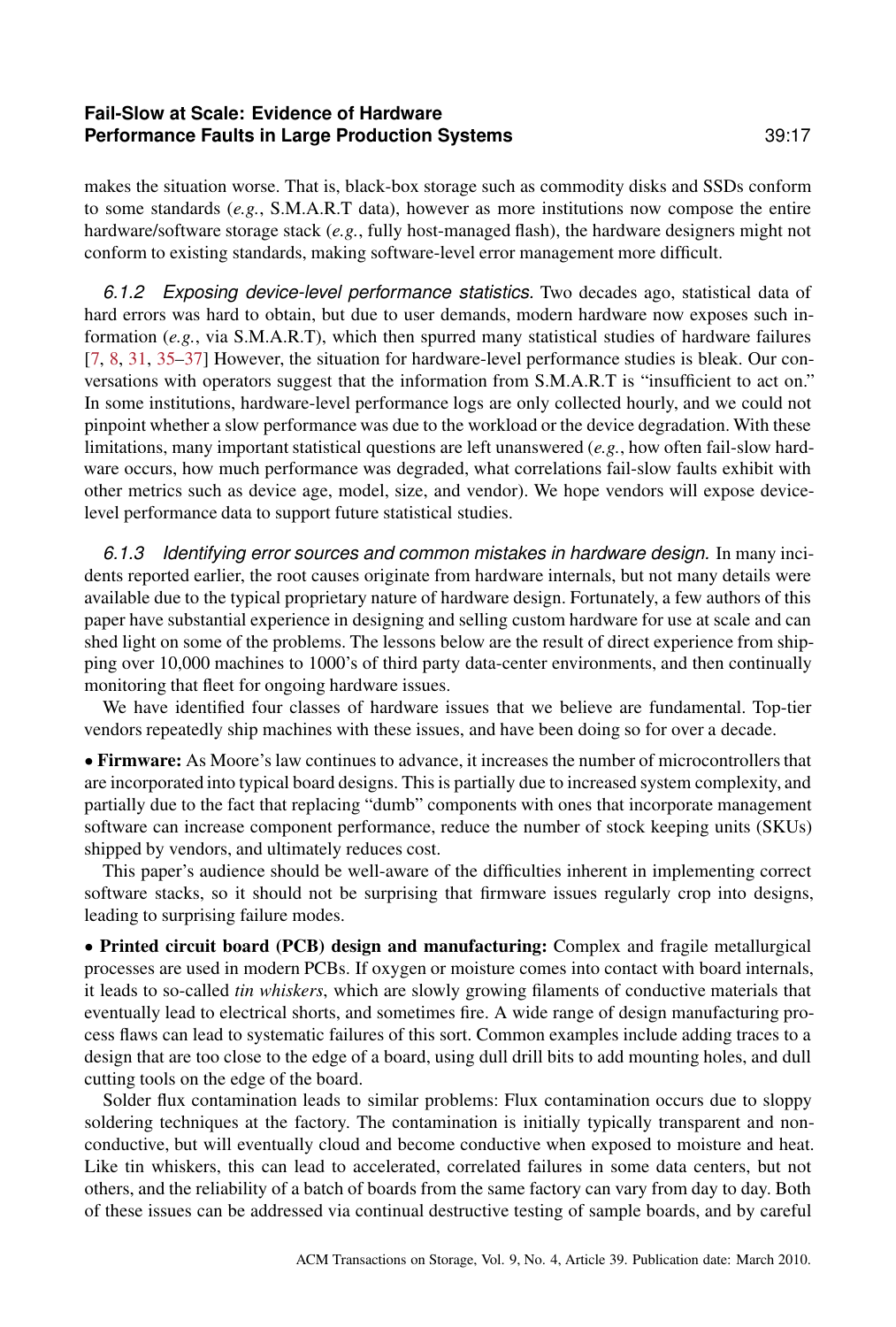oversite of the factory producing the hardware. It is currently common practice to use third-party manufacturing lines instead of building factories in-house.

• Second-source components: The logistics challenges inherent in manufacturing a printed circuit board are daunting: Typical designs incorporate dozens to hundreds of different components from nearly as many different vendors. A part delay or factory shutdown for any of the subcomponents can indefinitely delay hardware programs. Also, parts are discontinued on a regular basis.

For all of these reasons, it is common practice to maintain multiple sources for each board component. However, there is no industry-standard machine-readable specification language for electronic components, and some manufacturers actually omit important information, while others include far too little or far to much engineering tolerance in their advertised specifications. Similarly, it is known (but apparently not written down) that certain circuit components require doubling of tolerances, while others do not.

Capacitors are the canonical example of these problems. They are generally described in terms of capacitance, and the break-down voltage of the component. However, in reality, voltage tolerance is a function of temperature, sustained voltage in time, since failures occur as electrons slowly boar holes in surrounding conductive materials. Some capacitors can tolerate rapid charge-discharge cycles (usually measured in Hz), while others cannot. Power supplies are more likely than other circuits to exercise these edge cases.

For these reasons is common for "identically-specced" components to have wildly different reliabilities in the field. Since each manufacturing run and board revision is likely to swap out some component vendors, it is not uncommon for manufacturing runs of existing designs to encounter reliability issues after years of reliable service from previous manufacturing runs.

• SRAM and other high-performance memory technologies: Although much more attention is paid to DRAM errors than SRAM issues, we argue that DRAM reliability is largely a solved problem – most errors can be masked by ECC, or lead to fail-stop behavior of the impacted program. DRAM achieves this by sacrificing predictable request latency.

As mentioned earlier, unlike DRAM, SRAM works by constantly holding the voltage of each memory cell at the desired level; it does not incorporate refresh cycles that can cause read and write requests to stall. It is most commonly used by circuits that cannot afford to incur stalls or buffer data between RAM and the combinatorial logic that is consuming the data. Common examples include FPGAs, network cards, and storage adaptors.

SRAM errors on data paths are typically transparently masked: They ultimately lead to a CRC validation error, and the network packet or disk I/O is simply retried. However, devices that incorporate SRAM on data paths often also incorporate SRAM in their control paths. In the best case, this leads to byzantine behavior (the control logic was fed a bad signal, corrupting internal state, or leading to incorrect transfers), followed by a crash of the device. In the worst case, control path errors go undetected, leading to repeated misbehavior that can impact many independent requests.

Most SRAMs are relatively small, and SRAM has traditionally had a reputation for being extremely reliable. Unfortunately, although DRAM's per-bit error rates have improved as capacities increased, SRAM per-bit error rates have not [\[9\]](#page-24-15).

In practice, machine failures due to SRAM errors are a regular occurrence in current large-scale computing infrastructure. If not properly masked, they can easily be a top source of service disruptions. Since the errors occur in third-party silicon, mitigation techniques are often limited.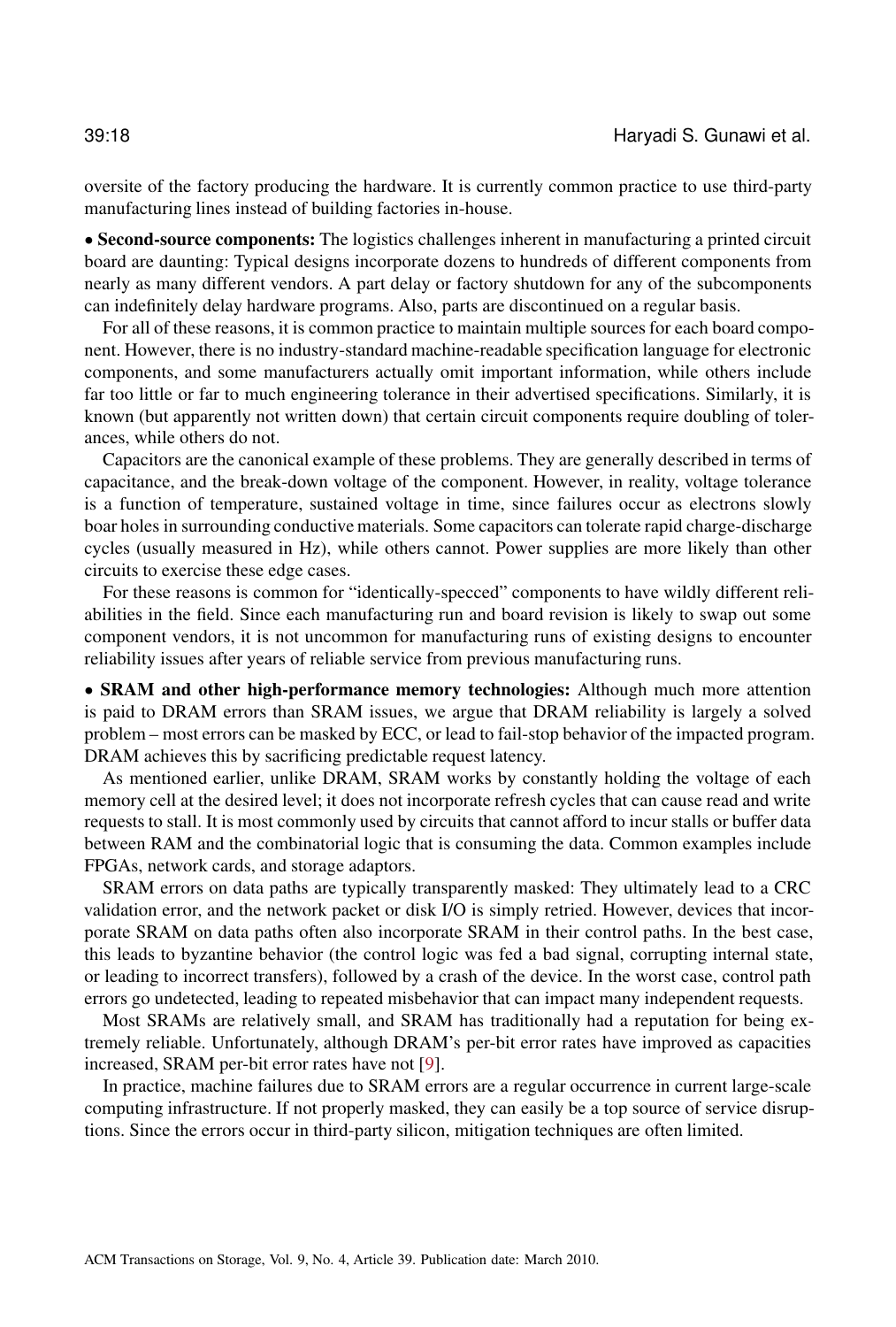#### <span id="page-18-0"></span>**6.2 To Operators**

*6.2.1 Online diagnosis.* In our study, 32% of the cases were caused by external root causes, which suggests that blames cannot be directed towards the main hardware components. Some reports suggest that operators took days or even months to diagnose, as the problems cannot be reproduced in offline ("in-office") testing. Thus, online diagnosis is important, but also not straightforward because not all hardware components are typically monitored, which we discuss next.

Finally one important part of handling limping hardware is alerting the operator. Doing this with few false positives or negatives is very difficult. One technique we have found is that by having the clients that connect to the servers to keep "high level" stats on things like message response time (which includes all queuing, network processing and io handling) and using a very high "out of normal" indicator (we normally use 4 orders of magnitude) - it is possible to minimize false positives and negatives. For a system like ours, normal responses for a healthy local request are 10- 20 ms. So 4 orders of magnitude is 100-200 seconds. Once servers experience limping hardware, it is not uncommon for them to get to that state in a matter of minutes or hours. We have found having too many false positives (alerts when there is no problem) is as bad or often worse than too many false negatives as once a user starts to ignore false positives they will also ignore true positives and limping conditions can be invisible for months in some cases.

*6.2.2 Monitoring of all hardware components.* Today, in addition to main hardware components (*e.g.*, disks, NICs, switches, CPUs), other hardware components and environment conditions such as fan speeds and temperature are also monitored. Unfortunately, not all hardware is monitored in practice. For example, multiple organizations failed to monitor network cables, and instead used the flow of traffic as a proxy for cable health. The diagnosis took much longer time because performance blames are usually directed towards the main hardware components such as NICs or switches. For example, in one deployment, a single bad cable caused the NIC speed to drop from 10 Gbps to 100 Mbps, not resolved for almost 2 months. This 100x throughput degradation to/from the node causes backlog of events across the entire cluster.

One challenge of monitoring all hardware components is preventing too much data being logged. Another operational challenge is that different teams are responsible for different parts of the data center (*e.g.*, software behavior, machine performance, cooling, power). Thus, with limited views, operators cannot fully diagnose the problem. In one incident, the operators, who did not have access to power supply health, took days to diagnose the reason behind the CPUs running only at 50% speed. In another example, power supply health information was available, but basic precautions, such as adding fuses to the input line, were overlooked.

Another challenge to come is related to proprietary full-packaged solution like hyper-converged or rack-scale design. Such design usually comes with the vendor's monitoring tools, which might not monitor and expose all information to the operators. Instead, vendors of such systems often monitor hardware health remotely, which can lead to fragmentation of monitoring infrastructure as the number of vendors increases.

*6.2.3 Correlating full-stack information.* With full-stack performance data, operators can use statistical approaches to pinpoint and isolate the root cause [\[16\]](#page-24-19).

Although most of the cases in our study were hard-to-diagnose problems, fortunately, the revealed root causes were relatively "simple." For example, when a power-hungry application was running, it drained the rack power and degraded other nodes. Such a correlation can be easily made, but requires process- to power-level information. As another example, when a fan stopped, and to compensate, the other fans ran in maximum speed to compensate, the resulting vibration degraded disk performance. This 3-level correlation between fan status, vibration level, and disk performance can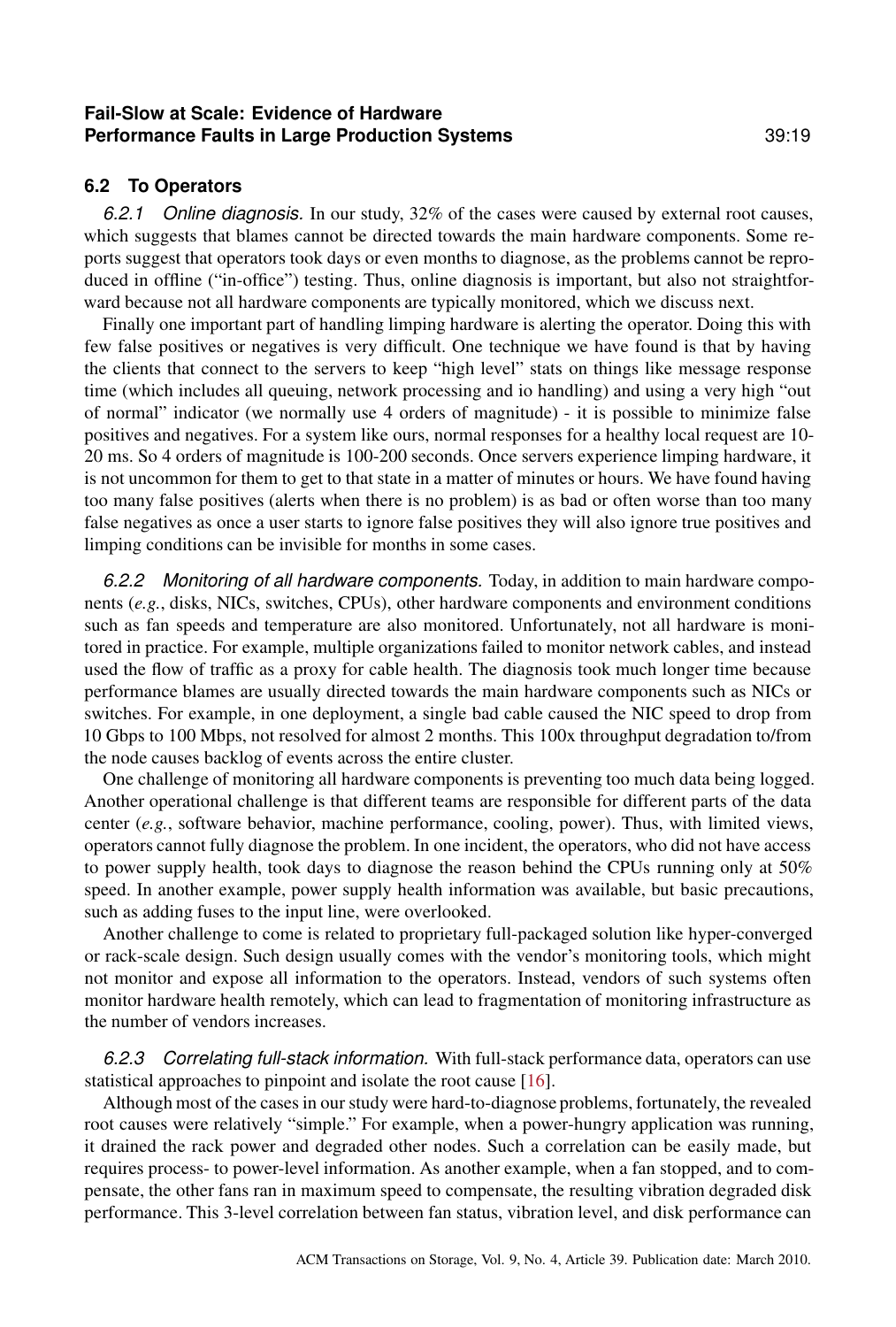also be correlated. Future research can be done to evaluate whether existing statistical monitoring approaches can detect such correlations.

While the metrics above are easy to monitor, there are other fine-grained metrics that are hard to correlate. For example, in one configuration issue, only multicast network traffic was affected, and in another similar one, only big packets (>1500 bytes) experienced long latencies. In these examples, the contrast between multicast and unicast traffics and small and big packets is clear. However, to make the correlation, detailed packet characteristics must be logged as well.

Beyond monitoring hardware, it is paramount importance to perform monitoring from the application point of view itself and possibly correlate software issues with hardware issues. For example, in one deployment with a degrading SSD, the system successfully determined its presence and was able to take the necessary steps to remove it from the system, however, the SSD already caused a soft lockup, and caused all the services on the node to hang. This could not have been detected by just hardware monitoring or liveness monitoring. It is because of such secondary effects that it is important for system designers to enable monitoring the nodes on a distributed system from the application point of view to detect any form of slowness to supplement monitoring of individual hardware performance.

Finally, monitoring algorithms should also detect "counter-intuitive" correlations. For example, when users performance degrades, operators tend to react by adding more nodes. However, there were cases where adding more nodes did not translate to better performance, as the underlying root cause was not isolated.

#### <span id="page-19-0"></span>**6.3 To Systems Designers**

While the previous section focuses on post-mortem remedies, this section provides some suggestions on how to anticipate fail-slow hardware better in future systems.

*6.3.1 Making implicit error-masking explicit.* Similar to the error masking problem at the hardware level, error masking (as well as "tail" masking) in higher software stack can make the problem worse. We have observed fail-slow hardware that caused many jobs to timeout and be retried again repeatedly, consuming many other resources and converting the single hardware problem into larger cluster-wide failures. Software systems should not just silently work around fail-slow hardware, but need to expose enough information to help troubleshooting.

As mentioned before, one prime example is the cost of error correction. When errors are rare, the correction cost is minimal, but when the rate of errors increase, the correction cost becomes the common case. In some deployments, we already put a threshold-based algorithm; for example, when the device generates errors higher than the threshold the device is deemed unusable. The challenge is setting up a proper threshold (*e.g.*, akin to setting up a timeout value). In one deployment, a batch of bad drives in multiple server nodes experience errors (causing retries and repairs) but are still under the threshold. However, the retry and repair cost was expensive enough to cause the entire system to be slow. The problem was go unnoticed for a month.

*6.3.2 Fail-slow to fail-stop.* Earlier, we discussed about many fault conversions to fail-slow faults ([§3.2\)](#page-4-0). The reverse can be asked: can fail-slow faults be converted into fail-stop mode? Such a concept is appealing because modern systems are well equipped to handle fail-stop failures [\[13](#page-24-20)]. Below we discuss opportunities and challenges of this concept.

*Skip non-primary fail-slow components:* Some resources such as (*e.g.*, caching layers) can be considered non-primary components. For example, in many deployments, SSDs are treated as a caching layer for the back-end disks. The assumption that SSD is always fast and never stalls does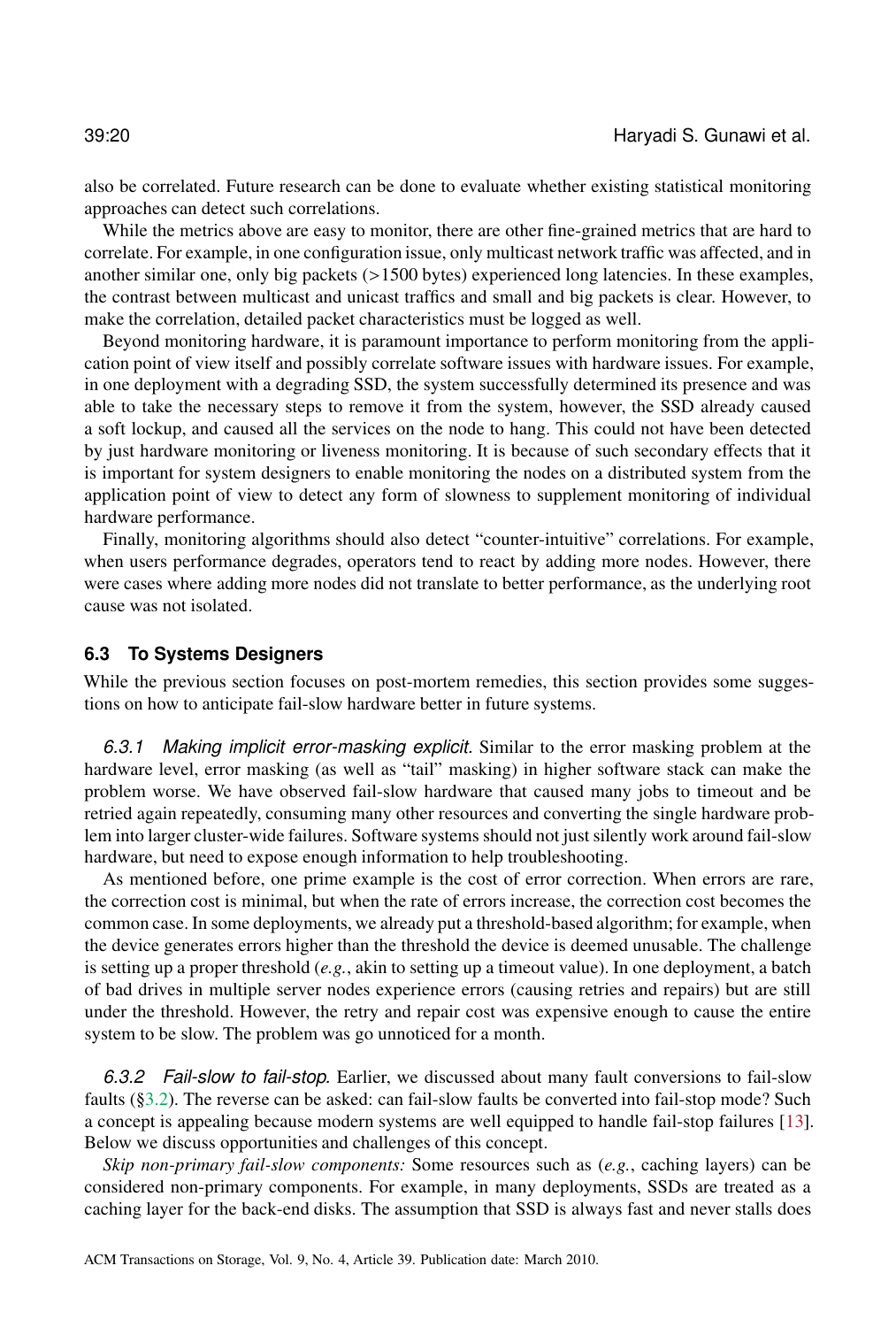not always hold ([§4.1\)](#page-9-1). Thus, when fail-slow SSDs (acting as a caching layer) introduce more latencies than the back-end disks, they can be skipped temporarily until the problem subsides. However, consistency issues must be taken into account. In one story, the operators had to disable the flash cache layer for one month until the firmware was fixed. Another suggestion is to run in "partial" mode rather than in full mode but with slow performance. For example, if many disks cause heavy vibration that degrades the disk throughput significantly, it is better to run fewer disks to eliminate the throughput-degrading vibration [\[14\]](#page-24-21).

*Detect fail-slow recurrences:* Another method to make slow-to-stop conversion is to monitor the recurrence of fail-slow faults. For example, disks/SSDs that continue to "flip-flop" in online/offline mode ([§4.1\)](#page-9-1), triggering RAID rebalancing all the time, is better to be put offline. As another example, if I/O communication to a hardware requires many retries, the device perhaps can be removed. We observed several cases of transient fail-slow hardware that was taken offline but after passing the in-office diagnosis, the device was put online again, only to cause the same problem.

*Challenges:* While the concept of slow-to-stop conversion looks simple, there are many challenges that impedes its practicality in the field, which we hope can trigger more research in the community. First, an automated shutdown algorithm should be robust (no bugs or false positives) such that healthy devices are not incorrectly shut down. Second, some storage devices cannot be abruptly taken offline as it can cause excessive re-replication load. Third, similarly, removing slow nodes can risk availability; in one deployment, some machines exhibited 10-20% performance degradation but if they were taken out, availability would be reduced, and data loss could ensue. Fourth, a node is an expensive resource (*e.g.*, with multiple NICs, CPUs, memory cards, SSDs, disks), thus there is a need for capability to shut off devices at fine-grained level. Fifth, and more importantly, due to the cascading nature ([§3.4\)](#page-7-0), fail-slow hardware can be induced by external factors; here, the solution is to isolate the external factors, not to shutdown the slow device.

*6.3.3 Fail-slow hardware tolerance (akin to tail tolerance).* A simple way to deal with failslow hardware is using eventually consistent system. For example, while the majority of writes (based on a certain threshold) have succeeded, the operation returns to the user with success. However, many deployed storage systems are strongly consistent. Thus, one design that is used by some companies is to return success when the number of successfully replicate writes are higher than the threshold. For example in a system that employs triple replication, it returns success to the user when only 2 of 3 replica writes complete. However, the system continues to process the late write asynchronously in the background. One example "signal" to detect a fail-slow hardware is the increasing size of IO queue, more than the peers. This design is easy to build in master-server process where all IO access must go to the master first, and the master knows which replica is still behind.

This type of design becomes much easier with erasure coding as the number of choices are much higher. For instance in an example system where there are 24 storage machines to write to, a write may return success to the user once 15 are complete, *e.g.*, in Reed Solomon (15,9). Then in the background, the system forces at least 21 to be written as soon as possible while the remaining 3 can be possibly cancelled and rebuilt later. This allows multiple fail-slow sources to happen without affecting users.

Another method is to add to software systems some form of fail-slow awareness to the design. For example, system designers should also take into account various hardware factors such as age/health of the hardware/components of the node while doing leader selection, because any slow hardware on a leader node can cause the maximum impact to the system.

*6.3.4 Fail-Slow fault injections.* System architects can inject fail-slow root causes reported in this paper to their systems and analyze the impacts.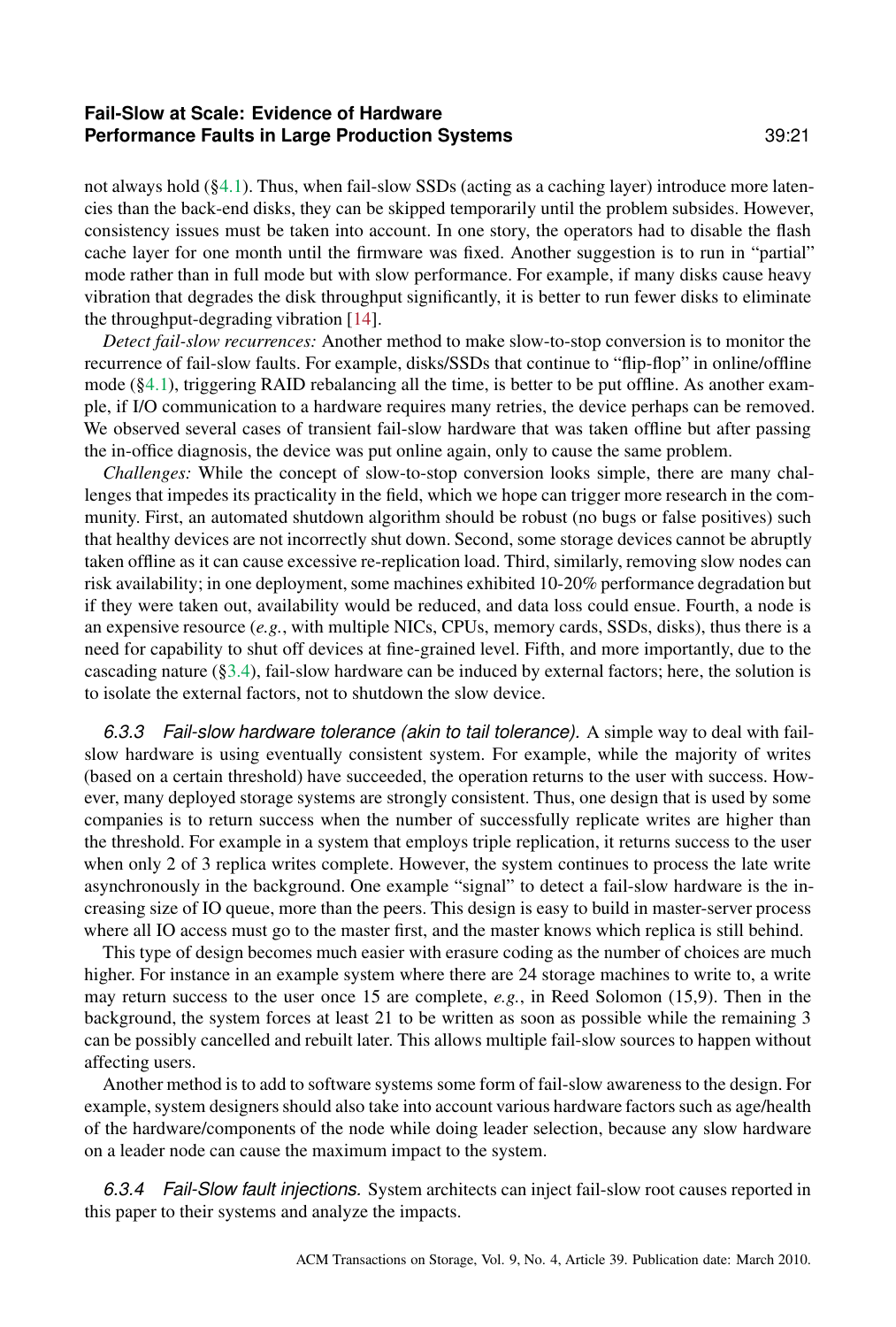For example, one can argue that asynchronous distributed systems (*e.g.*, eventual consistency) should naturally tolerate fail-slow behaviors. While this is true, there are many stateful systems that cannot work in fully asynchronous mode; for example, in widely-used open-sourced distributed systems, fail-slow hardware can cause cascading failures such as thread pool exhaustion, message backlogs, and out-of-memory errors [\[18\]](#page-24-7).

Another type of systems is tail-tolerant distributed systems [\[17\]](#page-24-17). However, another recent work shows that the "tail" concept only targets performance degradation from resource contention, which is different than fail-slow hardware model such as slow NICs, and as a result not all tail-tolerant systems (*e.g.*, Hadoop, Spark) can cut tail latencies induced by degraded NICs [\[40\]](#page-25-10).

Beyond networking components, the assumption that storage latency is stable is also fatal. It has been reported that disk delays causes race condition or deadlock in distributed consistency protocols [\[30\]](#page-25-19). The problem is that some consistency protocols, while tolerating network delays, do not incorporate the possibility of disk delays, for the sake of simplicity.

With fail-slow injections, operators can also evaluate whether their systems or monitoring tools signal the right warnings or errors. There were a few cases in our reports, where wrong signals were sent, causing the operators to debug only the healthy part of the system.

Overall, we strongly believe that injecting root causes reported in this paper will reveal many flaws in existing systems. Furthermore, all forms of fail-slow hardware such as slow NICs, switches, disks, SSD, NVDIMM, and CPUs need to be exercised as they lead to different symptoms. The challenge is then to build future systems that enable various fail-slow behaviors to be injected easily.

#### **7 DISCUSSIONS**

#### **7.1 Limitations (and Failed Attempts)**

We acknowledge the major limitation of our methodology: the lack of quantitative analysis. Given the reports in the form of anecdotes, we were not able to answer statistical questions such as how often fail-slow hardware occurs, how much performance was degraded, what correlations fail-slow faults exhibit with other metrics such as device age, model, size, and vendor, etc.

We initially had attempted to perform a quantitative study. However, many institutions do not maintain a database of hardware-level performance data. Many institutions that we asked to join in this community paper responded with either "we do not have clearance" or "we do not collect such data (but have unformatted reports)." In the former category (no clearance), it is inconclusive whether they have such data available or the nature of this public study was not allowed in the first place.

An institution told us that they collect large performance data at the software level, but direct inference to fail-slow hardware is challenging to perform. Our prior work only collected hourly aggregate of disk/SSD-level performance data [\[25\]](#page-25-20), but the coarse hourly granularity has limitations and the findings cannot be directly tied to "hard proof" of the existence of fail-slow hardware.

We also managed to obtain ticket logs (in unformatted text) from a large institution, but searching for fail-slow hardware instances in tens of thousands of tickets is extremely challenging as the operators did not log the full information and there is no standard term for "fail-slow/limping/jittery" hardware. For example, searching for the word "slow" produces hundreds of results that do not directly involve hardware issues.

Indeed, we believe that the lack of easily accessible and analyzable data is a reason that the study in this paper is valuable. Regardless of the limitation of our study, we believe we have successfully presented the most complete account of fail-slow hardware in production systems that can benefit the community.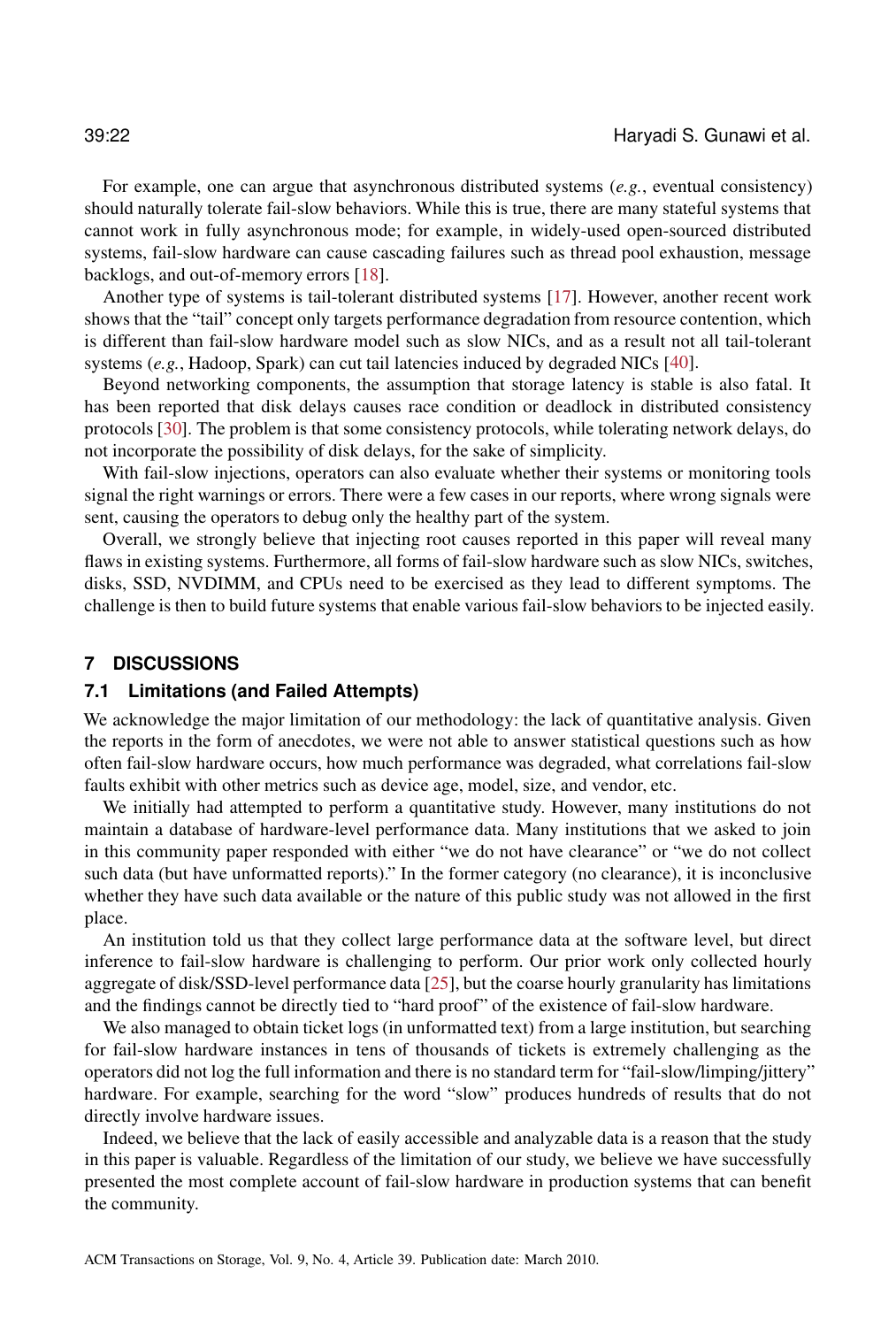## **7.2 "Honorable Mentions"**

While this paper focuses on fail-slow faults, our operators shared to us many other interesting anecdotes related to data loss, which we believe are "honorable" to mention as the details were rarely mentioned in literature.

*Triple replication is (sometimes) not enough:* In one large Hadoop cluster, many machines were failing regularly such that data loss was unavoidable even with triple replication. Apparently, this was caused by a large batch of malfunctioning SSDs. The controller on this brand of SSDs was "bad" and would stop responding. About 3-5% of the drives would be failing each week. Worse, the servers would not shut down properly because the shutdown required a successful write to the SSD to do so. Thus, there were lower success rates because broken machines with failed SSDs would try to serve traffic and could not shut themselves down.

*Single point of failure (in unseen parts):* While at a high level, datacenter operators ensures that there is no single hardware failure (redundant machines, power, cooling, etc.), there was a case of redundant EEPROMS that rely on *single* capacitor (a part that was unobservable by the operators and only known by the vendor). Unfortunately, the capacitor failed and triggered correlated failures on both SAS paths, causing a complete 24-hour outage in production.

In a related story, a healthy-looking system was actually miscabled, without apparent performance issues, but the miscabling led to multiple single points of failure. There was no cable topology monitoring, thus the technicians had to devise recabling strategies that maintain the expected redundancy level.

*Failed NVRAM dump under power fault:* To handle write idiosyncrasies of NAND flash, writes are "persisted" to NVRAM (capacitor-backed RAM) with the promise that under a power fault the content of the RAM should be flushed ("dumped") to the non-volatile NAND flash. However, there was a non-deterministic case where in 1 out of 10,000 power losses, the firmware did not trigger the NVRAM dump. Apparently, the FPGA design assumed a pin was grounded, but the pin was attached to a test pad instead, and the RFI led to propagation of "nonsense" from the pin into the NVRAM dump logic. More studies of SSD robustness under power fault are needed.

*Concurrency bugs in the firmware causing stale/corrupt data:* SSD firmware can have a readafter-write concurrency bug that allows a read to a flash page happens while the previous write is still in flight being programmed to a new flash page. As a result, the users often see old/corrupt data. This suggests that in highly reliable systems, while low-level hardware performs checksumming, high-level checksums within the file system are needed to achieve a highly reliable storage system.

## **8 CONCLUSION**

Today's software systems are arguably robust at logging and recovering from fail-stop hardware – there is a clear, binary signal that is fairly easy to recognize a and interpret. We believe fail-slow hardware is a fundamentally harder problem to solve. It is very hard to distinguish such cases from ones that are caused by software performance issues. It is also evident that many modern, advanced deployed systems do not anticipate this failure mode. We hope that our study can influence vendors, operators, and systems designers to treat fail-slow hardware as a separate class of failures and start addressing them more robustly in future systems.

## **9 ACKNOWLEDGMENTS**

We thank Sam H. Noh, the Editor-in-Chief of ACM Transaction on Storage (TOS) for inviting this paper to appear in TOS. We also thank Youngje Moon for the help in the submission process, Dean Hildebrand, our FAST 2018 shepherd, and the anonymous reviewers for their tremendous feedback and comments, and Tracy Carver for contributing some of the anecdotes and Jeffrey Heller for his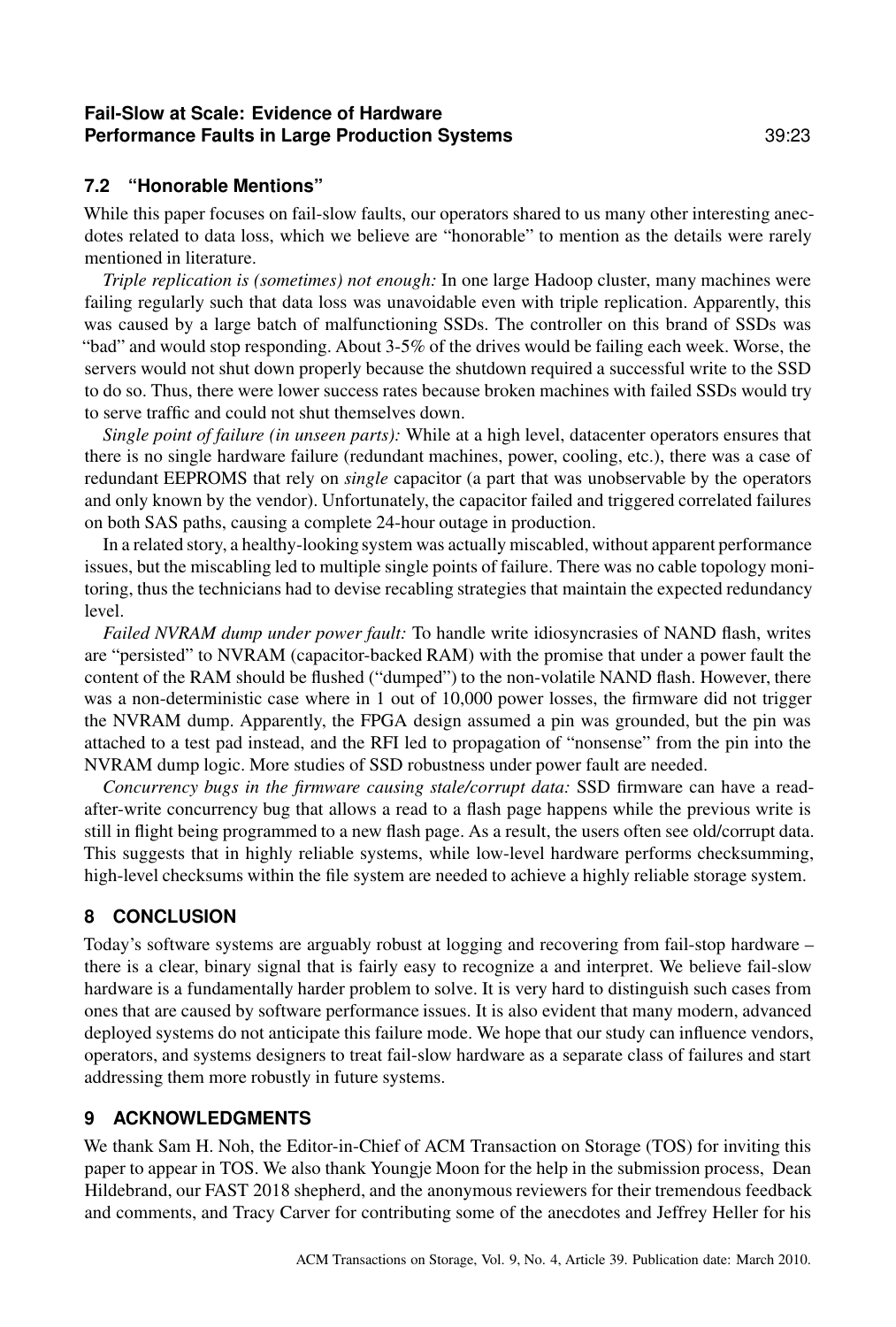support of this work. This material was supported by funding from NSF (grant Nos. CCF-1336580, CNS-1350499, CNS-1526304, and CNS-1563956) and DOE Office of Science User Facility (contract# DE-AC02-06CH11357).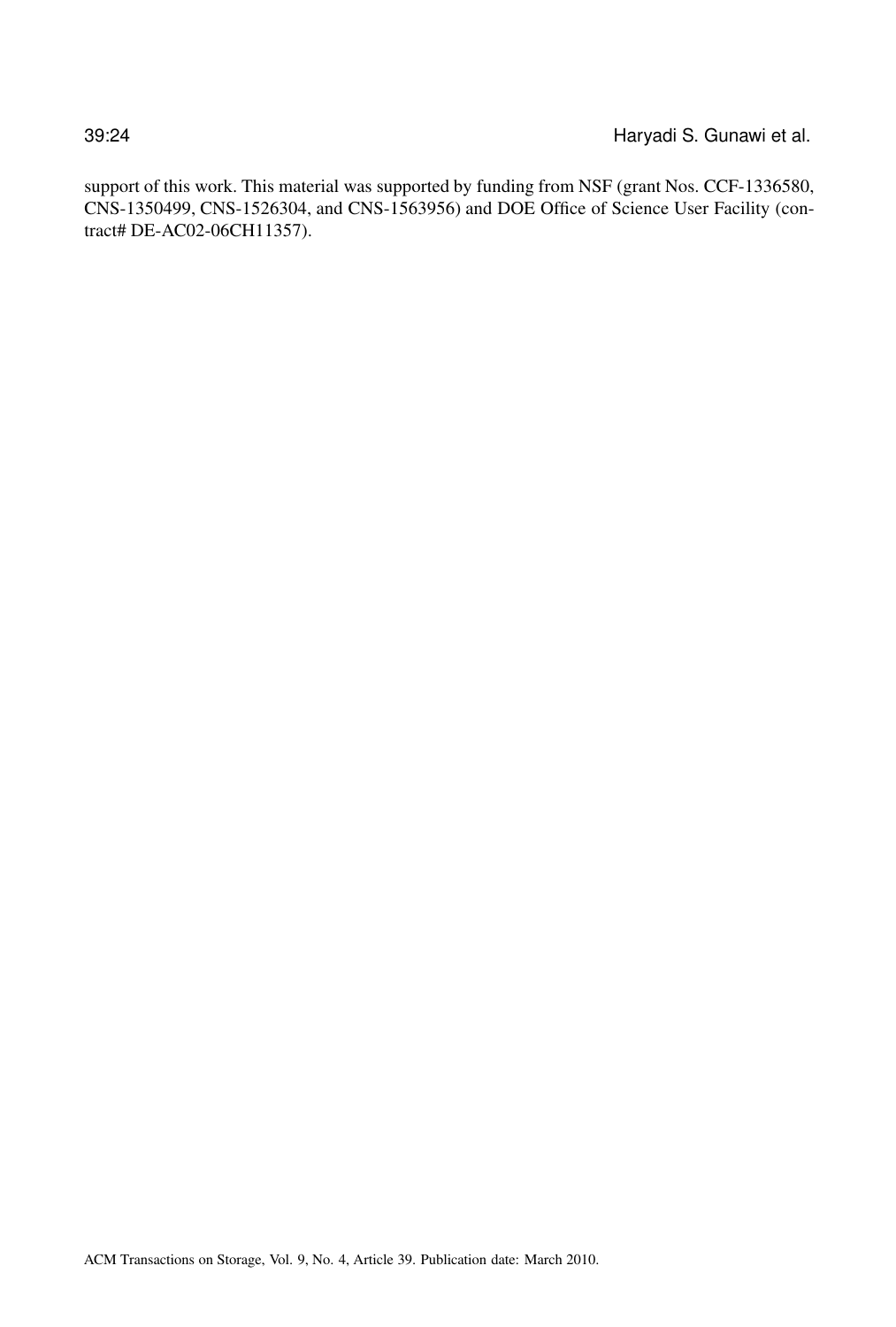#### **REFERENCES**

- <span id="page-24-12"></span>[1] NAND Flash Media Management Through RAIN. Micron, 2011.
- <span id="page-24-16"></span>[2] Open Hardware Monitor. [http://openhardwaremonitor.org,](http://openhardwaremonitor.org) 2017.
- <span id="page-24-9"></span>[3] [http://ucare.cs.uchicago.edu/projects/failslow/,](http://ucare.cs.uchicago.edu/projects/failslow/) 2018.
- <span id="page-24-0"></span>[4] Ramnatthan Alagappan, Aishwarya Ganesan, Yuvraj Patel, Thanumalayan Sankaranarayana Pillai, Andrea C. Arpaci-Dusseau, and Remzi H. Arpaci-Dusseau. Correlated Crash Vulnerabilities. In *Proceedings of the 12th Symposium on Operating Systems Design and Implementation (OSDI)*, 2016.
- <span id="page-24-6"></span>[5] Remzi H. Arpaci-Dusseau and Andrea C. Arpaci-Dusseau. Fail-Stutter Fault Tolerance. In *The Eighth Workshop on Hot Topics in Operating Systems (HotOS VIII)*, 2001.
- <span id="page-24-18"></span>[6] Mona Attariyan and Jason Flinn. Automating Configuration Troubleshooting with Dynamic Information Flow Analysis. In *Proceedings of the 9th Symposium on Operating Systems Design and Implementation (OSDI)*, 2010.
- <span id="page-24-1"></span>[7] Lakshmi N. Bairavasundaram, Garth R. Goodson, Shankar Pasupathy, and Jiri Schindler. An Analysis of Latent Sector Errors in Disk Drives. In *Proceedings of the 2007 ACM Conference on Measurement and Modeling of Computer Systems (SIGMETRICS)*, 2007.
- <span id="page-24-2"></span>[8] Lakshmi N. Bairavasundaram, Garth R. Goodson, Bianca Schroeder, Andrea C. Arpaci-Dusseau, and Remzi H. Arpaci-Dusseau. An Analysis of Data Corruption in the Storage Stack. In *Proceedings of the 6th USENIX Symposium on File and Storage Technologies (FAST)*, 2008.
- <span id="page-24-15"></span>[9] Robert C. Baumann. Radiation-Induced Soft Errors in Advanced Semiconductor Technologies. *IEEE Transactions on Device and Materials Reliability (TDMR)*, 5(3), September 2005.
- <span id="page-24-13"></span>[10] Eric Brewer. Spinning Disks and Their Cloudy Future (Keynote). In *Proceedings of the 14th USENIX Symposium on File and Storage Technologies (FAST)*, 2016.
- <span id="page-24-10"></span>[11] Yu Cai, Yixin Luo, Saugata Ghose, and Onur Mutlu. Read Disturb Errors in MLC NAND Flash Memory: Characterization and Mitigation. In *Proceedings of the International Conference on Dependable Systems and Networks (DSN)*, 2015.
- <span id="page-24-11"></span>[12] Yu Cai, Yixin Luo, Erich F. Haratsch, Ken Mai, and Onur Mutlu. Data Retention in MLC NAND Flash Memory: Characterization, Optimization, and Recovery. In *Proceedings of the 15th International Symposium on High Performance Computer Architecture (HPCA-21)*, 2015.
- <span id="page-24-20"></span>[13] George Candea and Armando Fox. Crash-Only Software. In *The Ninth Workshop on Hot Topics in Operating Systems (HotOS IX)*, 2003.
- <span id="page-24-21"></span>[14] Christine S. Chan, Boxiang Pan, Kenny Gross, Kenny Gross, and Tajana Simunic Rosing. Correcting vibration-induced performance degradation in enterprise servers. In *The Greenmetrics workshop (Greenmetrics)*, 2013.
- <span id="page-24-5"></span>[15] Allen Clement, Edmund L. Wong, Lorenzo Alvisi, Michael Dahlin, and Mirco Marchetti. Making Byzantine Fault Tolerant Systems Tolerate Byzantine Faults. In *Proceedings of the 6th Symposium on Networked Systems Design and Implementation (NSDI)*, 2009.
- <span id="page-24-19"></span>[16] Daniel J. Dean, Hiep Nguyen, Xiaohui Gu, Hui Zhang, Junghwan Rhee, Nipun Arora, and Geoff Jiang. PerfScope: Practical Online Server Performance Bug Inference in Production Cloud Computing Infrastructures. In *Proceedings of the 5th ACM Symposium on Cloud Computing (SoCC)*, 2014.
- <span id="page-24-17"></span>[17] Jeffrey Dean and Sanjay Ghemawat. MapReduce: Simplified Data Processing on Large Clusters. In *Proceedings of the 6th Symposium on Operating Systems Design and Implementation (OSDI)*, 2004.
- <span id="page-24-7"></span>[18] Thanh Do, Mingzhe Hao, Tanakorn Leesatapornwongsa, Tiratat Patana-anake, and Haryadi S. Gunawi. Limplock: Understanding the Impact of Limpware on Scale-Out Cloud Systems. In *Proceedings of the 4th ACM Symposium on Cloud Computing (SoCC)*, 2013.
- <span id="page-24-3"></span>[19] Thanh Do, Tyler Harter, Yingchao Liu, Haryadi S. Gunawi, Andrea C. Arpaci-Dusseau, and Remzi H. Arpaci-Dusseau. HARDFS: Hardening HDFS with Selective and Lightweight Versioning. In *Proceedings of the 11th USENIX Symposium on File and Storage Technologies (FAST)*, 2013.
- <span id="page-24-14"></span>[20] Nosayba El-Sayed, Ioan A. Stefanovici, George Amvrosiadis, Andy A. Hwang, and Bianca Schroeder. Temperature Management in Data Centers: Why Some (Might) Like It Hot. In *Proceedings of the 2012 ACM International Conference on Measurement and Modeling of Computer Systems (SIGMETRICS)*, 2012.
- <span id="page-24-4"></span>[21] Aishwarya Ganesan, Ramnatthan Alagappan, Andrea C. Arpaci-Dusseau, and Remzi H. Arpaci-Dusseau. Redundancy Does Not Imply Fault Tolerance: Analysis of Distributed Storage Reactions to Single Errors and Corruptions. In *Proceedings of the 15th USENIX Symposium on File and Storage Technologies (FAST)*, 2017.
- <span id="page-24-8"></span>[22] Haryadi S. Gunawi, Mingzhe Hao, Tanakorn Leesatapornwongsa, Tiratat Patana-anake, Thanh Do, Jeffry Adityatama, Kurnia J. Eliazar, Agung Laksono, Jeffrey F. Lukman, Vincentius Martin, and Anang D. Satria. What Bugs Live in the Cloud? A Study of 3000+ Issues in Cloud Systems. In *Proceedings of the 5th ACM Symposium on Cloud Computing (SoCC)*, 2014.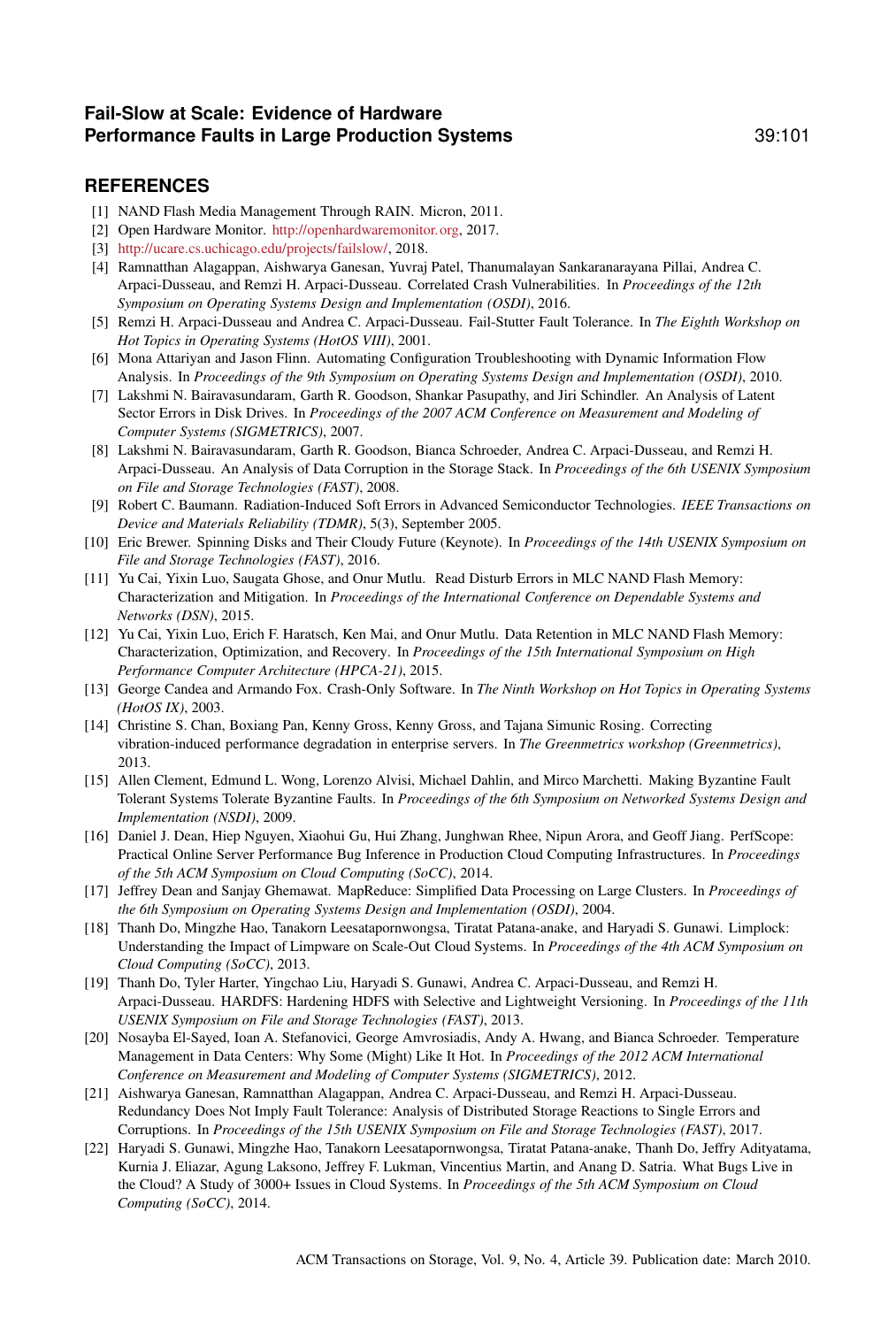- <span id="page-25-0"></span>[23] Haryadi S. Gunawi, Mingzhe Hao, Riza O. Suminto, Agung Laksono, Anang D. Satria, Jeffry Adityatama, and Kurnia J. Eliazar. Why Does the Cloud Stop Computing? Lessons from Hundreds of Service Outages. In *Proceedings of the 7th ACM Symposium on Cloud Computing (SoCC)*, 2016.
- <span id="page-25-13"></span>[24] Mingzhe Hao, Huaicheng Li, Michael Hao Tong, Chrisma Pakha, Riza O. Suminto, Cesar A. Stuardo, Andrew A. Chien, and Haryadi S. Gunawi. MittOS: Supporting Millisecond Tail Tolerance with Fast Rejecting SLO-Aware OS Interface. In *Proceedings of the 26th ACM Symposium on Operating Systems Principles (SOSP)*, 2017.
- <span id="page-25-20"></span>[25] Mingzhe Hao, Gokul Soundararajan, Deepak Kenchammana-Hosekote, Andrew A. Chien, and Haryadi S. Gunawi. The Tail at Store: A Revelation from Millions of Hours of Disk and SSD Deployments. In *Proceedings of the 14th USENIX Symposium on File and Storage Technologies (FAST)*, 2016.
- <span id="page-25-8"></span>[26] Peng Huang, Chuanxiong Guo, Lindong Znhou, Jacob R. Lorch, Yingnong Dang, Murali Chintalapati, and Randonph Yao. Gray Failure: The Achilles' Heel of Cloud Scale Systems. In *The 16th Workshop on Hot Topics in Operating Systems (HotOS XVII)*, 2017.
- <span id="page-25-6"></span>[27] Asim Kadav, Matthew J. Renzelmann, and Michael M. Swift. Tolerating Hardware Device Failures in Software. In *Proceedings of the 22nd ACM Symposium on Operating Systems Principles (SOSP)*, 2009.
- <span id="page-25-9"></span>[28] Michael P. Kasick, Jiaqi Tan, Rajeev Gandhi, and Priya Narasimhan. Black-Box Problem Diagnosis in Parallel File Systems. In *Proceedings of the 8th USENIX Symposium on File and Storage Technologies (FAST)*, 2010.
- <span id="page-25-14"></span>[29] Jaeho Kim, Donghee Lee, and Sam H. Noh. Towards SLO Complying SSDs Through OPS Isolation. In *Proceedings of the 13th USENIX Symposium on File and Storage Technologies (FAST)*, 2015.
- <span id="page-25-19"></span>[30] Tanakorn Leesatapornwongsa, Jeffrey F. Lukman, Shan Lu, and Haryadi S. Gunawi. TaxDC: A Taxonomy of Non-Deterministic Concurrency Bugs in Datacenter Distributed Systems. In *Proceedings of the 21st International Conference on Architectural Support for Programming Languages and Operating Systems (ASPLOS)*, 2016.
- <span id="page-25-1"></span>[31] Ao Ma, Fred Douglis, Guanlin Lu, Darren Sawyer, Surendar Chandra, and Windsor Hsu. RAIDShield: Characterizing, Monitoring, and Proactively Protecting Against Disk Failures. In *Proceedings of the 13th USENIX Symposium on File and Storage Technologies (FAST)*, 2015.
- <span id="page-25-15"></span>[32] Justin Meza, Qiang Wu, Sanjeev Kumar, and Onur Mutlu. A Large-Scale Study of Flash Memory Failures in the Field. In *Proceedings of the 2015 ACM International Conference on Measurement and Modeling of Computer Systems (SIGMETRICS)*, 2015.
- <span id="page-25-2"></span>[33] Thanumalayan Sankaranarayana Pillai, Ramnatthan Alagappan, Lanyue Lu, Vijay Chidambaram, Andrea C. Arpaci-Dusseau, and Remzi H. Arpaci-Dusseau. Application Crash Consistency and Performance with CCFS. In *Proceedings of the 15th USENIX Symposium on File and Storage Technologies (FAST)*, 2017.
- <span id="page-25-4"></span>[34] Vijayan Prabhakaran, Lakshmi N. Bairavasundaram, Nitin Agrawal, Haryadi S. Gunawi, Andrea C. Arpaci-Dusseau, and Remzi H. Arpaci-Dusseau. IRON file system. In *Proceedings of the 20th ACM Symposium on Operating Systems Principles (SOSP)*, 2005.
- <span id="page-25-5"></span>[35] Bianca Schroeder, Sotirios Damouras, and Phillipa Gill. Understanding Latent Sector Errors and How to Protect Against Them. In *Proceedings of the 8th USENIX Symposium on File and Storage Technologies (FAST)*, 2010.
- <span id="page-25-3"></span>[36] Bianca Schroeder and Garth A. Gibson. Disk Failures in the Real World: What Does an MTTF of 1,000,000 Hours Mean to You? In *Proceedings of the 5th USENIX Symposium on File and Storage Technologies (FAST)*, 2007.
- <span id="page-25-7"></span>[37] Bianca Schroeder, Raghav Lagisetty, and Arif Merchant. Flash Reliability in Production: The Expected and the Unexpected. In *Proceedings of the 14th USENIX Symposium on File and Storage Technologies (FAST)*, 2016.
- <span id="page-25-17"></span>[38] Bianca Schroeder, Eduardo Pinheiro, and Wolf-Dietrich Weber. DRAM Errors in the Wild: A Large-Scale Field Study. In *Proceedings of the 2009 ACM International Conference on Measurement and Modeling of Computer Systems (SIGMETRICS)*, 2009.
- <span id="page-25-16"></span>[39] Brian D. Strom, SungChang Lee, George W. Tyndall, and Andrei Khurshudov. Hard Disk Drive Reliability Modeling and Failure Prediction. *IEEE Transactions on Magnetics (TMAG)*, 43(9), September 2007.
- <span id="page-25-10"></span>[40] Riza O. Suminto, Cesar A. Stuardo, Alexandra Clark, Huan Ke, Tanakorn Leesatapornwongsa, Bo Fu, Daniar H. Kurniawan, Vincentius Martin, Uma Maheswara Rao G., and Haryadi S. Gunawi. PBSE: A Robust Path-Based Speculative Execution for Degraded-Network Tail Tolerance in Data-Parallel Frameworks. In *Proceedings of the 8th ACM Symposium on Cloud Computing (SoCC)*, 2017.
- <span id="page-25-12"></span>[41] Eitan Yaakobi, Laura Grupp, Paul H. Siegel, Steven Swanson, and Jack K. Wolf. Characterization and Error-Correcting Codes for TLC Flash Memories. In *International Conference on Computing, Networking and Communications (ICNC)*, 2012.
- <span id="page-25-11"></span>[42] Shiqin Yan, Huaicheng Li, Mingzhe Hao, Michael Hao Tong, Swaminathan Sundararaman, Andrew A. Chien, and Haryadi S. Gunawi. Tiny-Tail Flash: Near-Perfect Elimination of Garbage Collection Tail Latencies in NAND SSDs. In *Proceedings of the 15th USENIX Symposium on File and Storage Technologies (FAST)*, 2017.
- <span id="page-25-18"></span>[43] Zuoning Yin, Xiao Ma, Jing Zheng, Yuanyuan Zhou, Lakshmi N. Bairavasundaram, and Shankar Pasupathy. An Empirical Study on Configuration Errors in Commercial and Open Source Systems. In *Proceedings of the 23rd ACM*